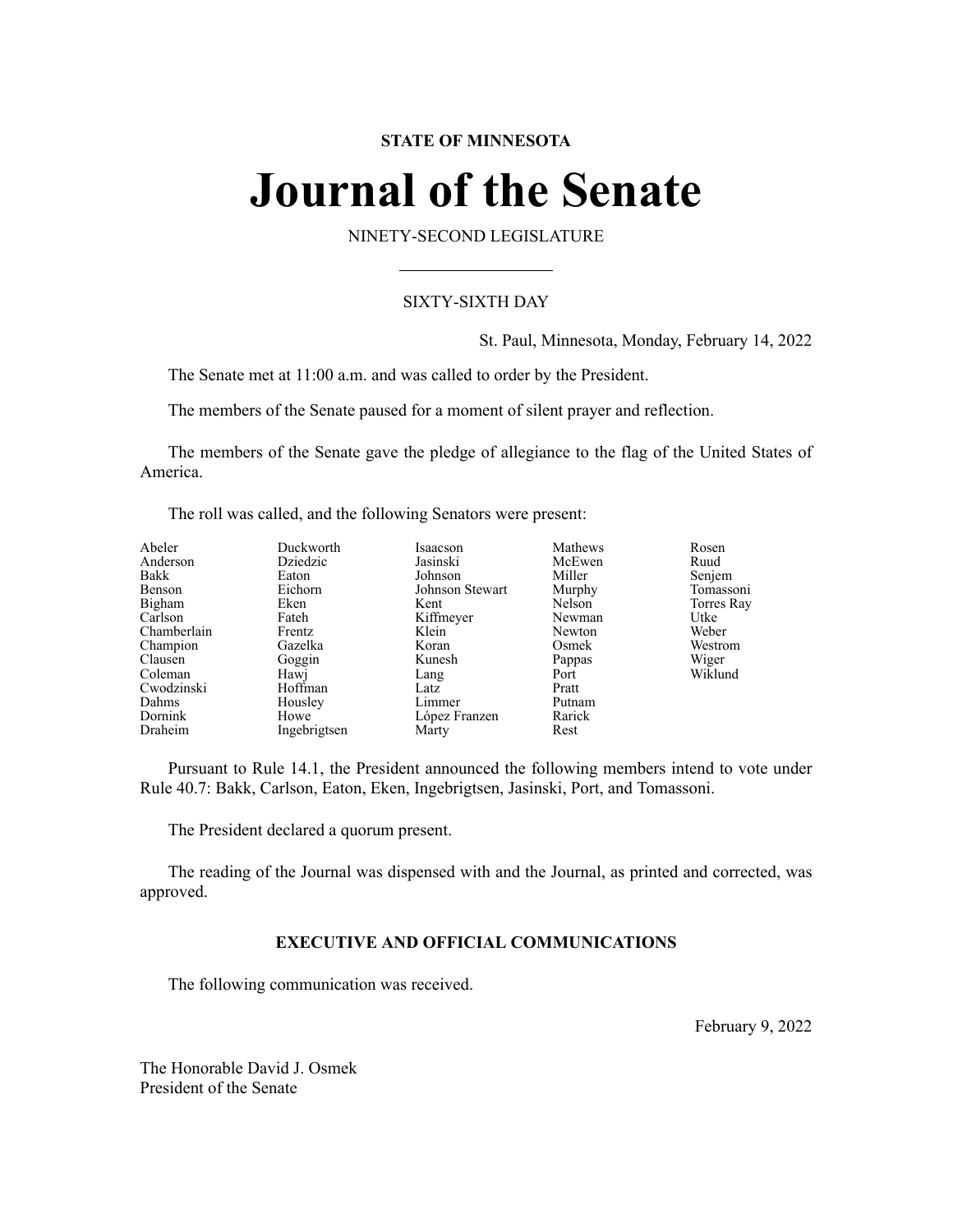Dear Senator Osmek:

Pursuant to Rule 10.6 of the 2021-22 Temporary Rules of the Senate, we hereby make the following change in committee membership:

Committee on Rules and Administration, Subcommittee on Conference Committees- remove Senator Gazelka and add Senator Miller. Senator Miller to serve as Chair of the Subcommittee. Remove Senator Kent and add Senator López Franzen.

Committee on Rules and Administration, Subcommittee on Committees - remove Senator Gazelka and add Senator Miller. Senator Miller to serve as Chair of the Subcommittee. Remove Senator Kent and add Senator López Franzen.

> Sincerely, Jeremy R. Miller Chair, Committee on Rules and Administration Minnesota Senate, District 28

Melisa López Franzen Minority Leader Minnesota Senate, District 49

# **REPORTS OF COMMITTEES**

Senator Miller moved that the Committee Reports at the Desk be now adopted. The motion prevailed.

# **Senator Utke from the Committee on Health and Human Services Finance and Policy, to which was referred**

**S.F. No. 2853:** A bill for an act relating to human services; modifying payment rates for ambulance services; temporarily modifying the authority of the Emergency Medical Services Regulatory Board; appropriating money; amending Minnesota Statutes 2020, section 256B.0625, subdivision 17a.

Reports the same back with the recommendation that the bill be amended as follows:

Delete everything after the enacting clause and insert:

# "Section 1. **EMERGENCY MEDICAL SERVICES REGULATORY BOARD TEMPORARY AUTHORITY.**

(a) Notwithstanding Minnesota Statutes, section 144E.266, the Emergency Medical Services Regulatory Board may temporarily suspend any of the requirements of Minnesota Statutes, sections 144E.10; 144E.101, subdivisions 1, 2, 3, 6, 7, 8, 9, 10, 11, and 13; 144E.103; 144E.12; 144E.121; 144E.123; 144E.127; and 144E.15. Any requirementssuspended under thissection remain suspended until the earlier of the following: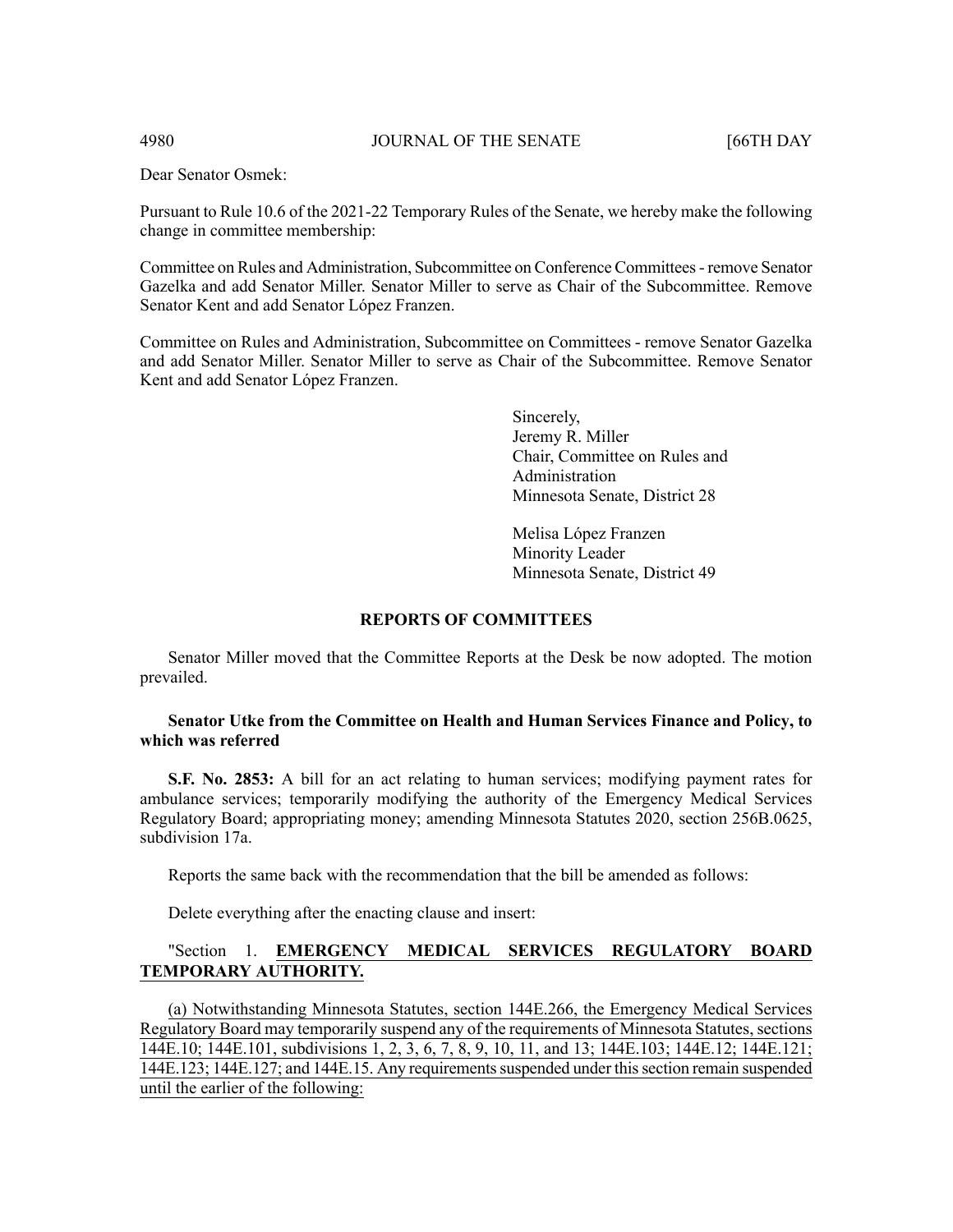(1) the board reinstates the requirement; or

(2) June 30, 2023.

(b) Upon adoption by the board of an internal operating procedure authorizing the executive director to do so, the executive director may immediately temporarily suspend requirements listed in paragraph (a) for no longer than 72 hours.

(c) This section expires June 30, 2023.

(d) No later than 48 hours after suspending a requirement under this section, the executive director of the Emergency Medical Services Regulatory Board must provide written notice to the chairs and ranking minority members of the legislative committees with jurisdiction over the Emergency Medical Services Regulatory Board.

**EFFECTIVE DATE.** This section is effective the day following final enactment.

# Sec. 2. **COMMISSIONER OF HEALTH; TEMPORARY EMERGENCY AUTHORITY.**

Subdivision 1. **Temporary emergency authority granted.** The commissioner of health is granted temporary emergency authority as described in and limited by this section. The temporary emergency authority granted to the commissioner may only be used to grant individual or blanket state waivers.

Subd. 2. **Individual or blanket waivers permitted.** Temporary individual or blanket waivers may be granted to waive requirements in the following statutes provided a granted waiver does not adversely affect resident or patient care or quality of the services:

(1) Minnesota Statutes, chapter 144, for hospitals relating to hospital construction moratorium or bed capacity restrictions, except that no individual or blanket waiver may be granted that will result in construction or other physical alterations of a hospital that cannot be removed at the expiration of the waiver; and

(2) Minnesota Statutes, chapters 144 and 144A, for nursing homes relating to bed moratorium, bed capacity, layaway and nonlayaway beds, and the notice timeline requirements for residents who are transferred or discharged as a response to COVID-19.

Subd. 3. **Notice.** (a) No later than 48 hours after an individual wavier or blanket waiver under this section goes into effect, the commissioner must provide written notice of the waiver to the appropriate ombudsman, if any, and to the chairs and ranking minority members of the legislative committees with jurisdiction over the Department of Health.

(b) A waiver issued or granted under this section must be posted on the Department of Health's website within 48 hours after being issued or granted and must include a plain-language description of the waiver.

Subd. 4. **Expiration of waivers.** Any waiver granted by this section expires on June 30, 2022. This subdivision does not apply to nursing home transfer and discharge waivers if necessary federal approval is not obtained prior to June 30, 2022.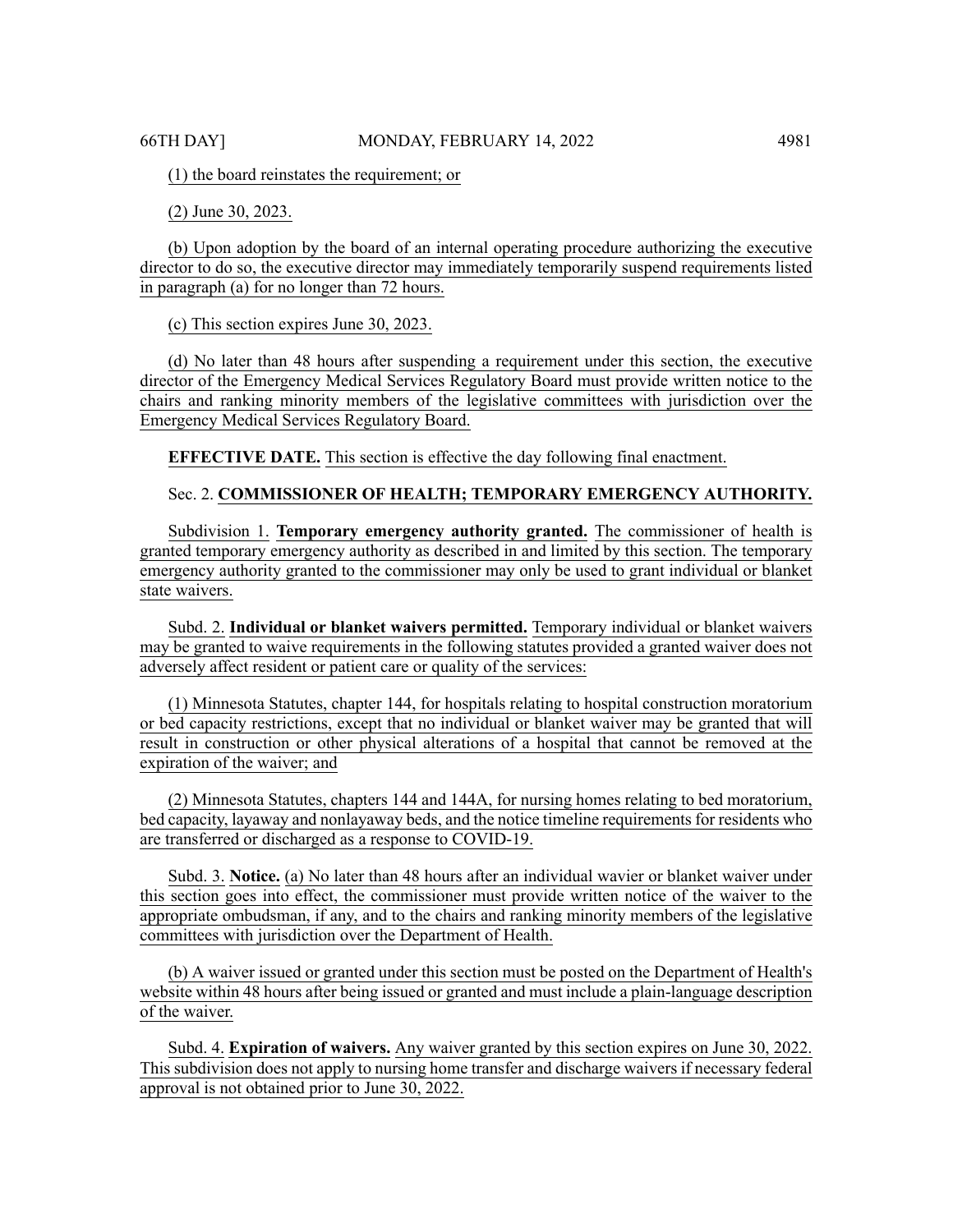# **EFFECTIVE DATE.** This section is effective the day following final enactment."

Delete the title and insert:

"A bill for an act relating to health; temporarily modifying the authority of the Emergency Medical Services Regulatory Board; granting the commissioner of health temporary emergency authority to grant certain COVID waivers."

And when so amended the bill do pass. Amendments adopted. Report adopted.

# **Senator Newman from the Committee on Transportation Finance and Policy, to which was referred**

**S.F. No. 2676:** A bill for an act relating to transit; requiring the legislative auditor to conduct a special review of specified aspects of the Southwest light rail transit project; appropriating money.

Reports the same back with the recommendation that the bill be amended as follows:

Delete everything after the enacting clause and insert:

# "Section 1. **SOUTHWEST LIGHT RAIL TRANSIT PROJECT REVIEW OR EVALUATION.**

(a) The legislative auditor must conduct a special review, program evaluation, or a combination of the two, of the Southwest light rail transit project. The legislative auditor must examine the primary reasons for delays and cost increases in the project, whether the Metropolitan Council properly managed the project's schedule and costs, and whether there was sufficient Metropolitan Council scrutiny of the route decisions and design choices that have subsequently required costly changes to project plans. The legislative auditor must determine the issues to include in any special review or program evaluation. As part of a special review or program evaluation, the legislature encourages the legislative auditor to:

(1) evaluate whether current practices on project cost estimating, contracting, negotiations, management processes, and hiring result in cost overruns or cause schedule delays;

(2) evaluate whether the Metropolitan Council's posting, interviewing, and hiring process for internal staff resulted in qualified and competent project management personnel;

(3) evaluate whether the current practices on reviewing change orders, determining fair pricing, and establishing credits for lump-sum bid prices are reasonable and appropriate;

(4) identify all changes to the project schedule and evaluate whether the changes were reasonable, appropriate, and impact the project completion date;

(5) evaluate whether current practices on requiring, monitoring, and assuring quality of construction and materials is sufficient;

(6) evaluate whether the methodology used by the Metropolitan Council to calculate the requests for additional public funding for the project is reasonable, appropriate, and aligned with standard engineering practice;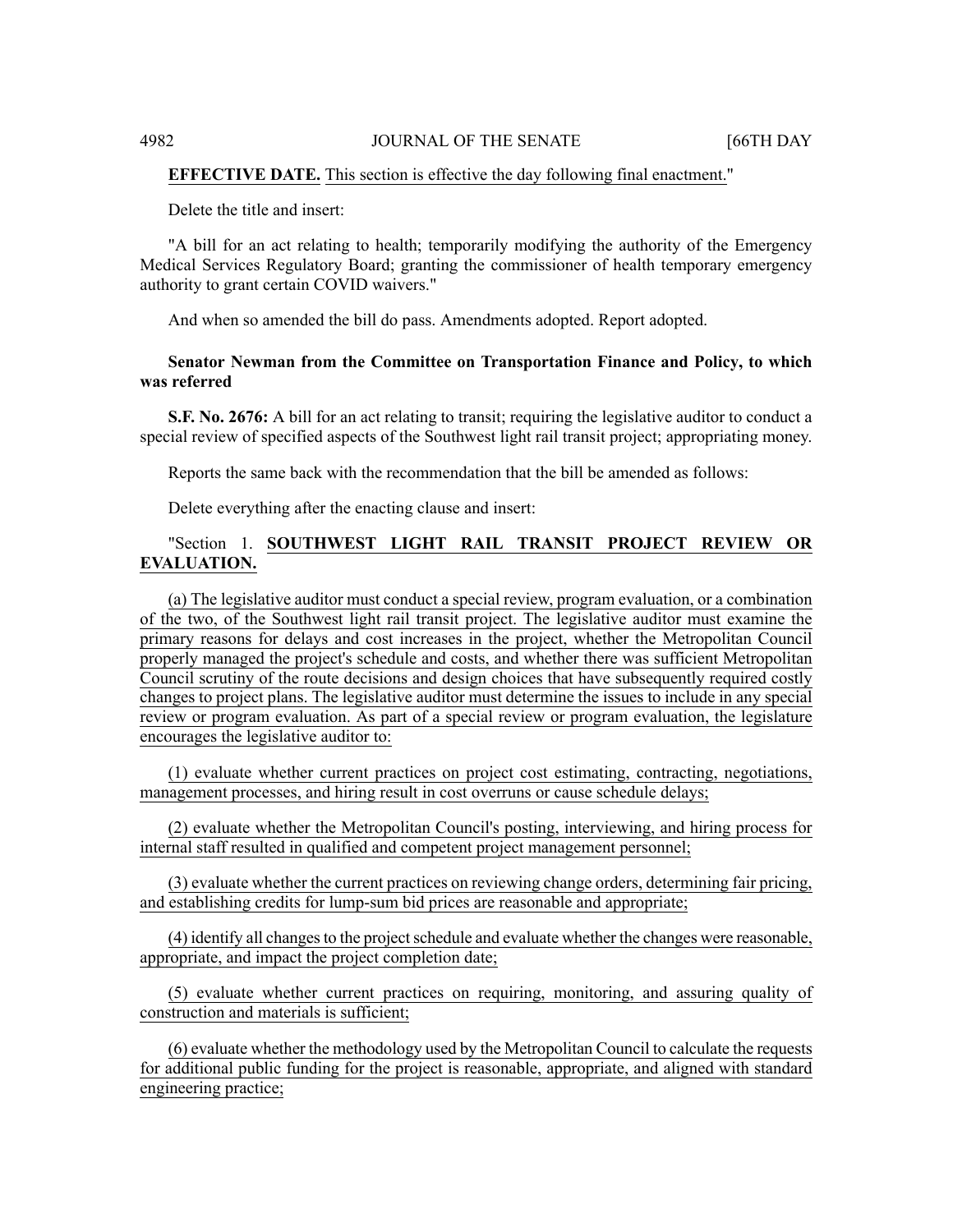(7) evaluate whether the use of contingency funds is reasonable and appropriate;

(8) determine the balance in the contingency fund;

(9) determine the balance of available funding currently committed by Hennepin County and other regional partners;

(10) evaluate potential financial impacts on Hennepin County if the Metropolitan Council requests additional funding from the county beyond the existing contingency funding;

(11) determine the revised total project budget and analyze the level of financial risk of any further changes to the project;

(12) determine the current overall project timeline and any specific deadlines or benchmark dates, identify any currently proposed schedule changes, and determine whether project changes are on a critical path;

(13) evaluate whether current penalties for missed deadlines or benchmarks are appropriate and, where applicable, if they have been imposed for previously missed deadlines or benchmarks;

(14) make recommendations on how the Metropolitan Council and Hennepin County can best avoid additional cost overruns, minimize delays, manage risks, assure sufficient construction quality, effectively address further changes, and increase public transparency about the current cost and schedule for the project's completion;

(15) review the January 2022 settlement between the Metropolitan Council and the project's prime construction contractor and evaluate whether the settlement was necessary and appropriate;

(16) evaluate whether the Metropolitan Council, vendors, and contractors are adhering to established safety standards, practices, and protocolsin construction, emergency response, operations, and maintenance; and

(17) perform a cost-benefit analysis of the project.

(b) The identity of an individual and the statement provided by the individual to the legislative auditor pursuant to this section are private data on individuals, as defined in Minnesota Statutes, section 13.02, subdivision 12.

(c) The Metropolitan Council must not require any vendor or contractor to notify the council of any requests or inquiries received by the vendor or contractor from the legislative auditor pursuant to this section. The Metropolitan Council must not require any vendor or contractor to provide to the council with information the vendor or contractor provided to the legislative auditor pursuant to this section.

(d) The Metropolitan Council must not discharge, discipline, threaten, otherwise discriminate against, or penalize an employee of the council regarding the employee's compensation, terms, conditions, location, or privileges of employment because the employee participated in a special review or program evaluation described to this section. The protections provided under this paragraph are in addition to any remedies or employee protections otherwise provided by law.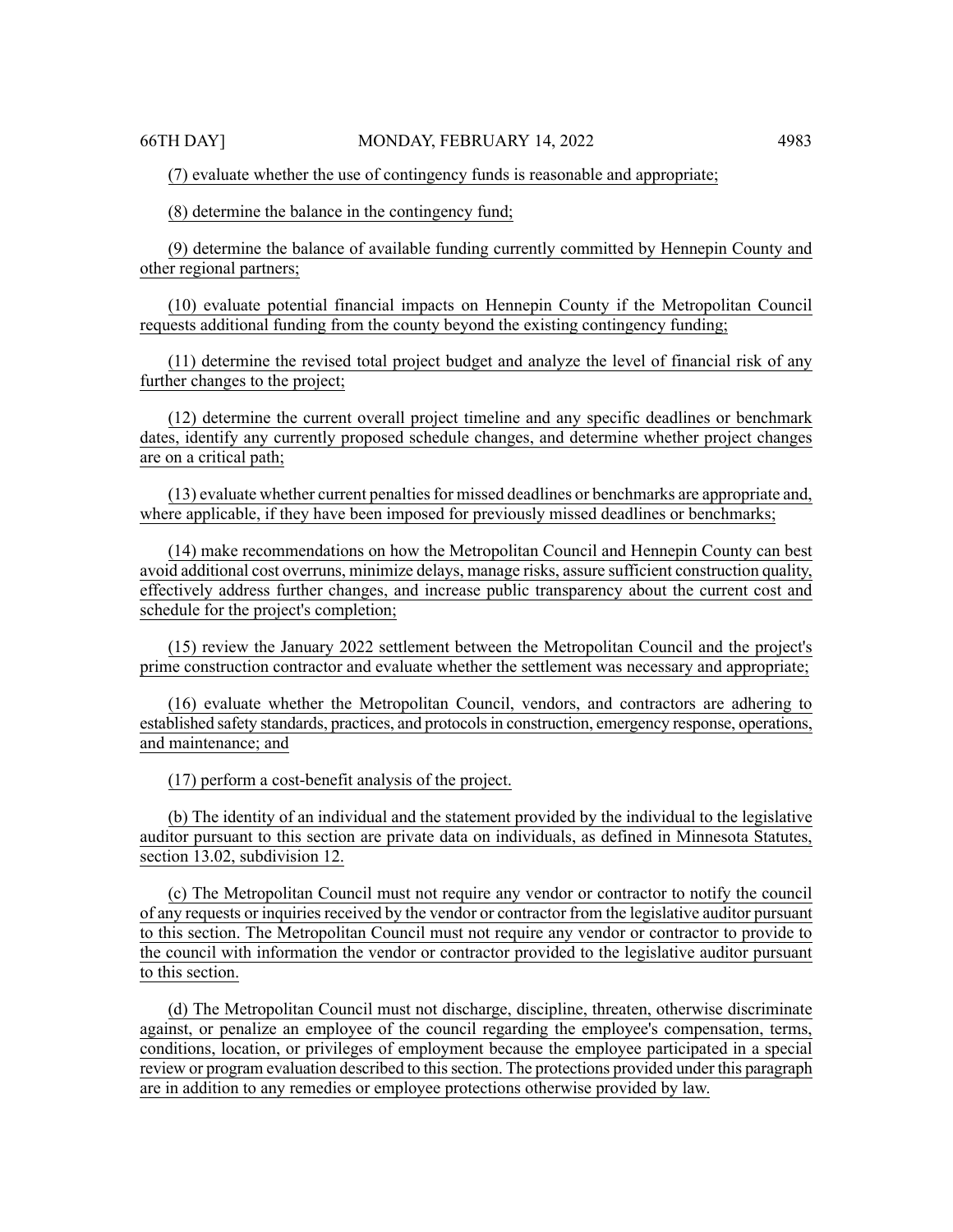(e) The Metropolitan Council must not request or require the reassignment or removal of an employee of a contractor or vendor solely based on that employee's participation in the review described by this section. The Metropolitan Council must not retaliate or take adverse action against a vendor or contractor based solely on fact that an employee of the vendor or contractor participated in a special review or program evaluation described by this section.

**EFFECTIVE DATE.** This section is effective the day following final enactment.

# Sec. 2. **APPROPRIATION.**

\$200,000 in fiscal year 2022 is appropriated from the general fund to the legislative auditor for the purposes of any special review or program evaluation conducted pursuant to section 1, including hiring additional staff or contracting with any necessary third-parties. This is a onetime appropriation and is available until June 30, 2023.

**EFFECTIVE DATE.** This section is effective the day following final enactment."

Amend the title as follows:

Page 1, line 2, after "review" insert "or program evaluation"

Page 1, line 3, delete everything before "the"

And when so amended the bill do pass and be re-referred to the Committee on State Government Finance and Policy and Elections. Amendments adopted. Report adopted.

# **Senator Newman from the Committee on Transportation Finance and Policy, to which was referred**

**S.F. No. 2875:** A bill for an act relating to drivers' licenses; amending eligibility for a veteran designation on drivers' licenses or Minnesota identification cards; amending Minnesota Statutes 2020, section 171.07, subdivision 15.

Reports the same back with the recommendation that the bill be amended as follows:

Page 1, line 14, delete "either" and insert "one of the following"

Page 1, line 15, delete "or"

Page 1, after line 18, insert:

"(iii) a member of the National Guard or a reserve component of the United States armed forces, who provides a Veteran Identification Card; or

(iv) a member of the National Guard or a reserve component of the United States armed forces, who provides a Veteran Health Identification Card;"

Page 1, line 19, delete the comma and insert "or"

Page 1, line 20, delete ", or other official release or" and strike "discharge papers"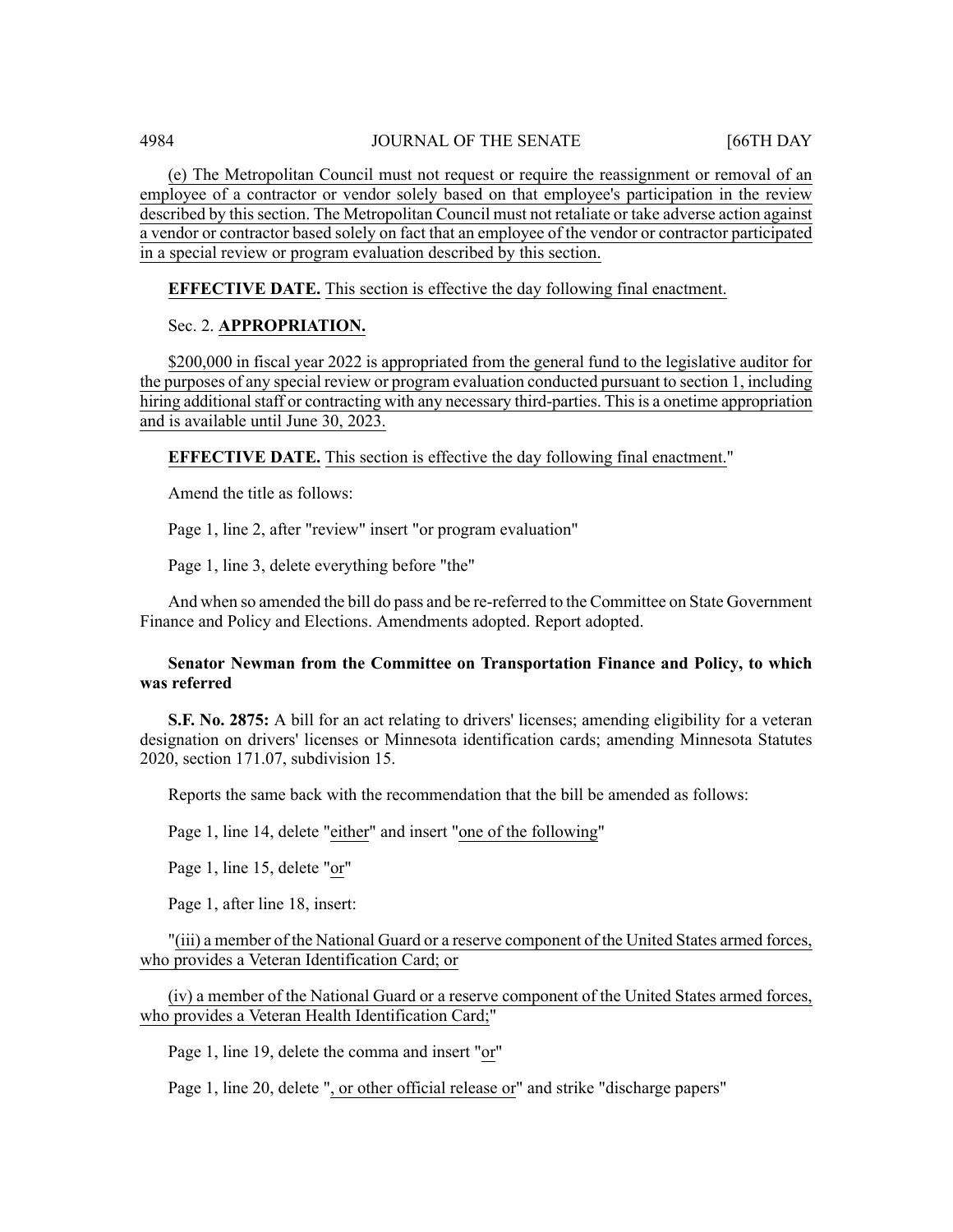Page 1, line 21, after "discharge" insert "under honorable conditions"

And when so amended the bill do pass and be re-referred to the Committee on Veterans and Military Affairs Finance and Policy. Amendments adopted. Report adopted.

# **Senator Newman from the Committee on Transportation Finance and Policy, to which was referred**

**S.F. No. 2844:** A bill for an act relating to public safety; modifying the crime of fleeing a peace officer in a motor vehicle to add a heightened penalty for fleeing in a culpably negligent manner; amending Minnesota Statutes 2020, sections  $171.174$ ; 609.487, subdivision 5, by adding a subdivision; 609B.205.

Reports the same back with the recommendation that the bill do pass and be re-referred to the Committee on Judiciary and Public Safety Finance and Policy. Report adopted.

#### **SECOND READING OF SENATE BILLS**

S.F. No. 2853 was read the second time.

# **INTRODUCTION AND FIRST READING OF SENATE BILLS**

The following bills were read the first time.

#### **Senators Koran, Rarick, and Mathews introduced--**

**S.F. No. 3082:** A bill for an act relating to capital investment; appropriating money for improvements to publicly owned infrastructure in the city of Braham.

Referred to the Committee on Jobs and Economic Growth Finance and Policy.

#### **Senators Koran and Mathews introduced--**

**S.F. No. 3083:** A bill for an act relating to health occupations; modifying provisions governing the practice or provision of physical therapy; amending Minnesota Statutes 2020, sections 148.65, subdivisions 1, 5, 6; 148.706; 148.75; 148.76; repealing Minnesota Statutes 2020, sections 148.65, subdivision 9; 148.77.

Referred to the Committee on Health and Human Services Finance and Policy.

#### **Senator Senjem introduced--**

**S.F. No. 3084:** A bill for an act relating to capital investment; appropriating money for a grant program for regional behavioral health crisis facilities in selected communities; authorizing the sale and issuance of state bonds.

Referred to the Committee on Capital Investment.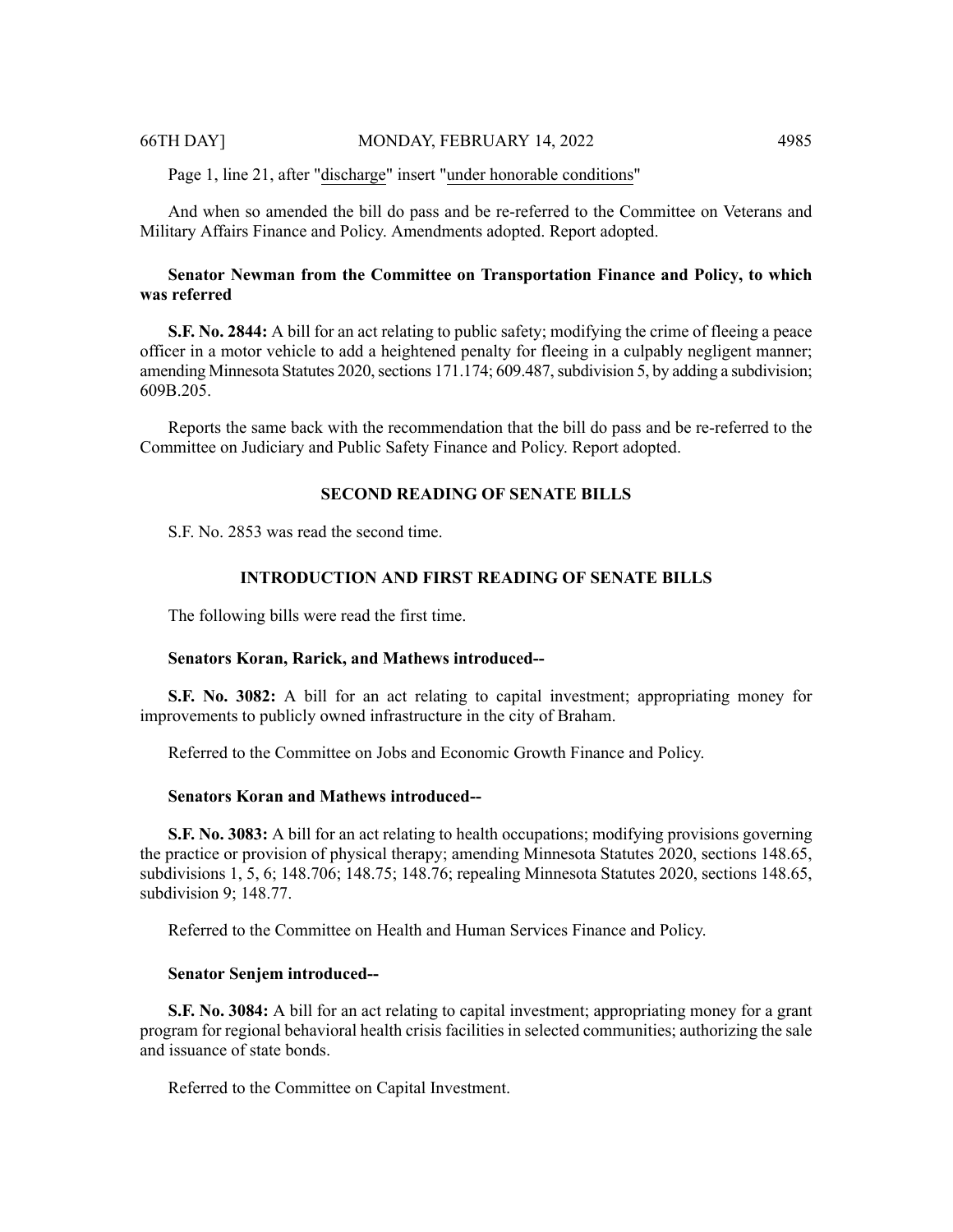#### **Senator Senjem introduced--**

**S.F. No. 3085:** A bill for an act relating to human services; appropriating money for a grant to Headway Emotional Health Services.

Referred to the Committee on Human Services Reform Finance and Policy.

#### **Senators Howe, Jasinski, Dornink, Draheim, and Duckworth introduced--**

**S.F. No. 3086:** A bill for an act relating to transportation; modifying allocation of state general sales tax revenue related to motor vehicle repair and replacement parts; dedicating sales tax revenue to small cities assistance account and town road account; amending Minnesota Statutes 2020, section 297A.94.

Referred to the Committee on Transportation Finance and Policy.

#### **Senator Bigham introduced--**

**S.F. No. 3087:** A bill for an act relating to state government; modifying various provisions governing or administered by the secretary of state; amending Minnesota Statutes 2020, sections 5B.02; 5B.05; 5B.10, subdivision 1; 13.045, subdivisions 1, 2, 3, 4a.

Referred to the Committee on Civil Law and Data Practices Policy.

#### **Senator Bigham introduced--**

**S.F. No. 3088:** A bill for an act relating to human rights; removing certain sections in the human rights act that allow for discrimination based on sexual orientation; amending Minnesota Statutes 2020, section 363A.21, subdivision 1; repealing Minnesota Statutes 2020, sections 363A.20, subdivision 3; 363A.27.

Referred to the Committee on Civil Law and Data Practices Policy.

#### **Senator Bigham introduced--**

**S.F. No. 3089:** A bill for an act relating to health care; modifying the time period in which a patient in the medical cannabis program must resubmit a qualifying medical condition certification; amending Minnesota Statutes 2021 Supplement, sections 152.27, subdivision 3; 152.28, subdivision 1.

Referred to the Committee on Health and Human Services Finance and Policy.

#### **Senators Bigham and Rest introduced--**

**S.F. No. 3090:** A bill for an act relating to taxation; individual income and corporate franchise; conforming to the federal exclusion from grossincome of restaurant revitalization grants; amending Minnesota Statutes 2021 Supplement, section 290.0111, subdivision 5.

Referred to the Committee on Taxes.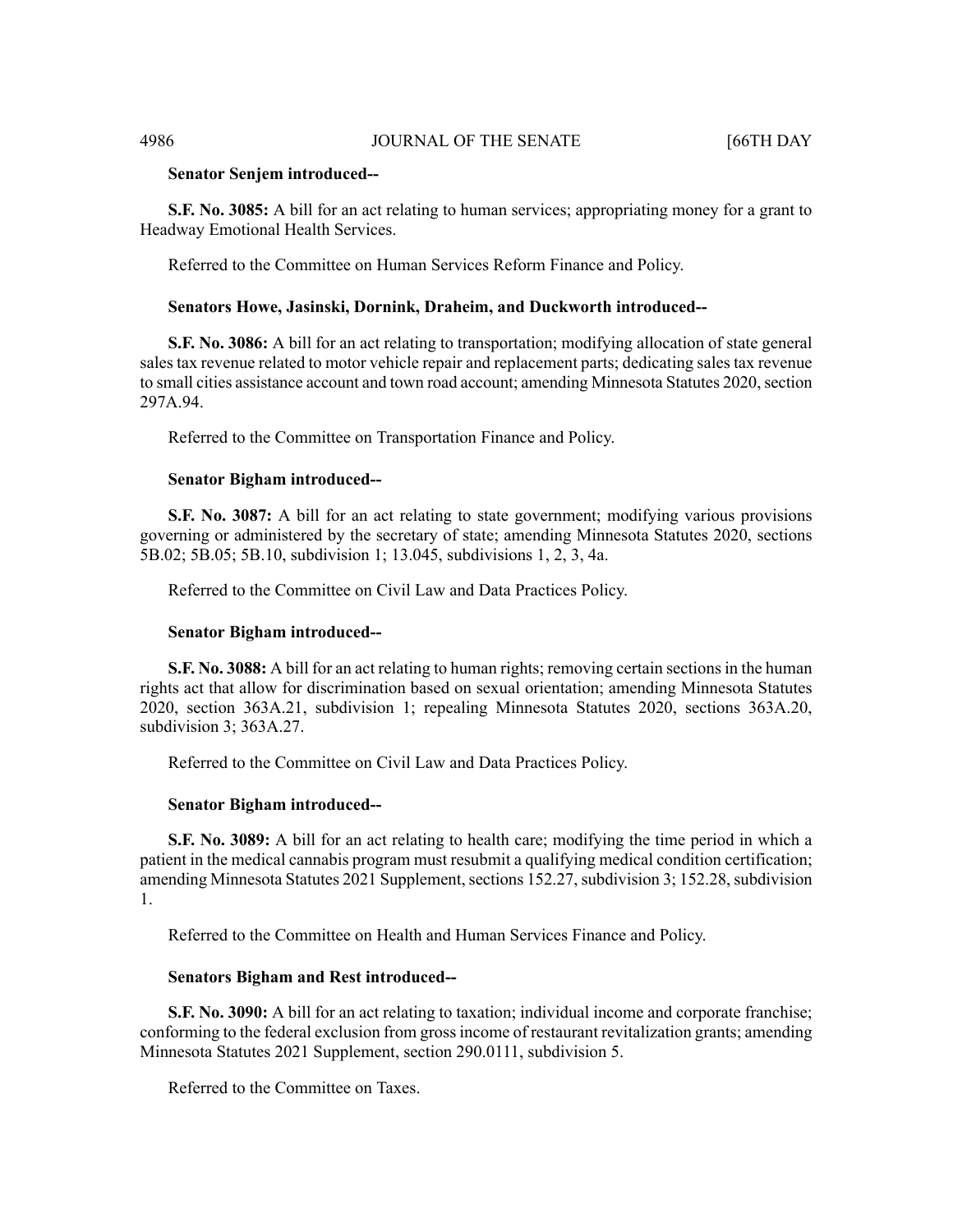**S.F. No. 3091:** A bill for an act relating to human services; increasing reimbursement rates for adult mental health services; increasing reimbursement rates for child therapeutic services and supports; amending Minnesota Statutes 2020, sections 256B.0623, by adding a subdivision; 256B.0943, by adding a subdivision.

Referred to the Committee on Human Services Reform Finance and Policy.

# **Senator Tomassoni introduced--**

**S.F. No. 3092:** A bill for an act relating to capital investment; appropriating money for University of Minnesota capital projects; requiring a report; authorizing the sale and issuance of state bonds.

Referred to the Committee on Capital Investment.

#### **Senators Tomassoni and Rarick introduced--**

**S.F. No. 3093:** A bill for an act relating to higher education; providing for certain policy changes to student financial aid, institutional licensure provisions, and institutional grant programs; amending Minnesota Statutes 2020, sections 136A.121, subdivision 18; 136A.1701, subdivision 11; 136A.833; Minnesota Statutes 2021 Supplement, section 136A.91, subdivisions 1, 2; repealing Minnesota Rules, part 4880.2500.

Referred to the Committee on Higher Education Finance and Policy.

### **Senator Fateh introduced--**

**S.F. No. 3094:** A bill for an act relating to education; prohibiting malicious and sadistic conduct involving race, religion, sexual harassment, sexual orientation, and sexual exploitation; proposing coding for new law in Minnesota Statutes, chapter 121A.

Referred to the Committee on Education Finance and Policy.

#### **Senator Fateh introduced--**

**S.F. No. 3095:** A bill for an act relating to crime; prohibiting the dissemination of personal information about a child; amending Minnesota Statutes 2021 Supplement, section 609.5151.

Referred to the Committee on Judiciary and Public Safety Finance and Policy.

# **Senators Johnson, Weber, Dahms, Goggin, and Frentz introduced--**

**S.F. No. 3096:** A bill for an act relating to agriculture; appropriating money for the Ag Innovation Campus.

Referred to the Committee on Agriculture and Rural Development Finance and Policy.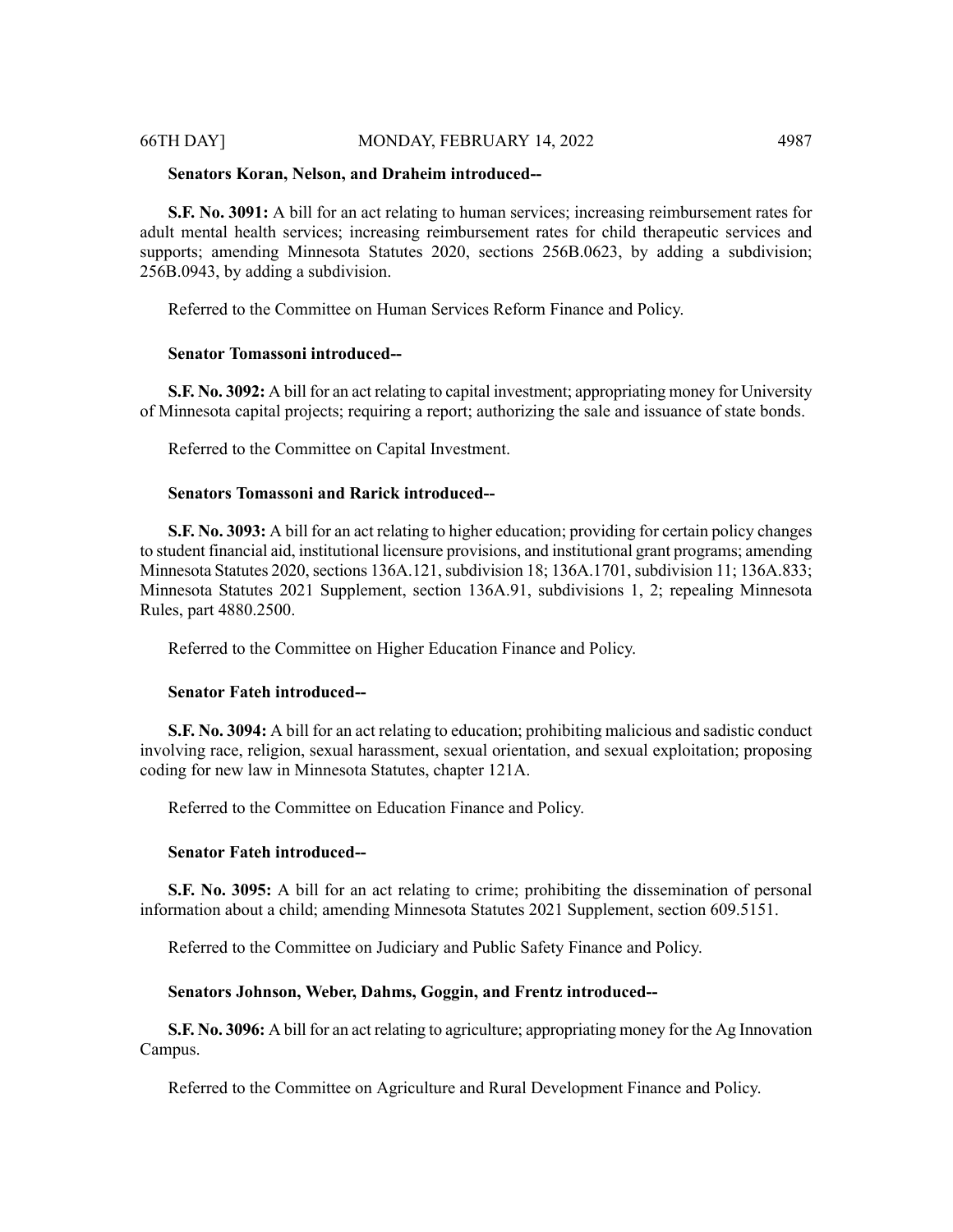#### **Senator Housley introduced--**

**S.F. No. 3097:** A bill for an act relating to economic development; appropriating money for a grant to the Neighborhood Development Center.

Referred to the Committee on Jobs and Economic Growth Finance and Policy.

#### **Senator Housley introduced--**

**S.F. No. 3098:** A bill for an act relating to capital investment; appropriating money for phase 2 of the Avivo regional treatment, career, and employment center campus in Hennepin County; authorizing the sale and issuance of state bonds.

Referred to the Committee on Capital Investment.

### **Senator Eichorn introduced--**

**S.F. No. 3099:** A bill for an act relating to capital investment; appropriating money to Independent School District No. 318, Grand Rapids, for facilities improvements.

Referred to the Committee on Education Finance and Policy.

### **Senator Eichorn introduced--**

**S.F. No. 3100:** A bill for an act relating to capital investment; appropriating money for facility improvements in Independent School District No. 318, Grand Rapids; authorizing the sale and issuance of state bonds.

Referred to the Committee on Capital Investment.

#### **Senators Tomassoni and Bakk introduced--**

**S.F. No. 3101:** A bill for an act relating to capital investment; appropriating money for capital improvements to water and sewer infrastructure in the city of Floodwood; authorizing the sale and issuance of state bonds.

Referred to the Committee on Capital Investment.

# **Senators Tomassoni and Bakk introduced--**

**S.F. No. 3102:** A bill for an act relating to capital investment; appropriating money for capital improvements for water, sewer, and road infrastructure in the city of Virginia; authorizing the sale and issuance of state bonds.

Referred to the Committee on Capital Investment.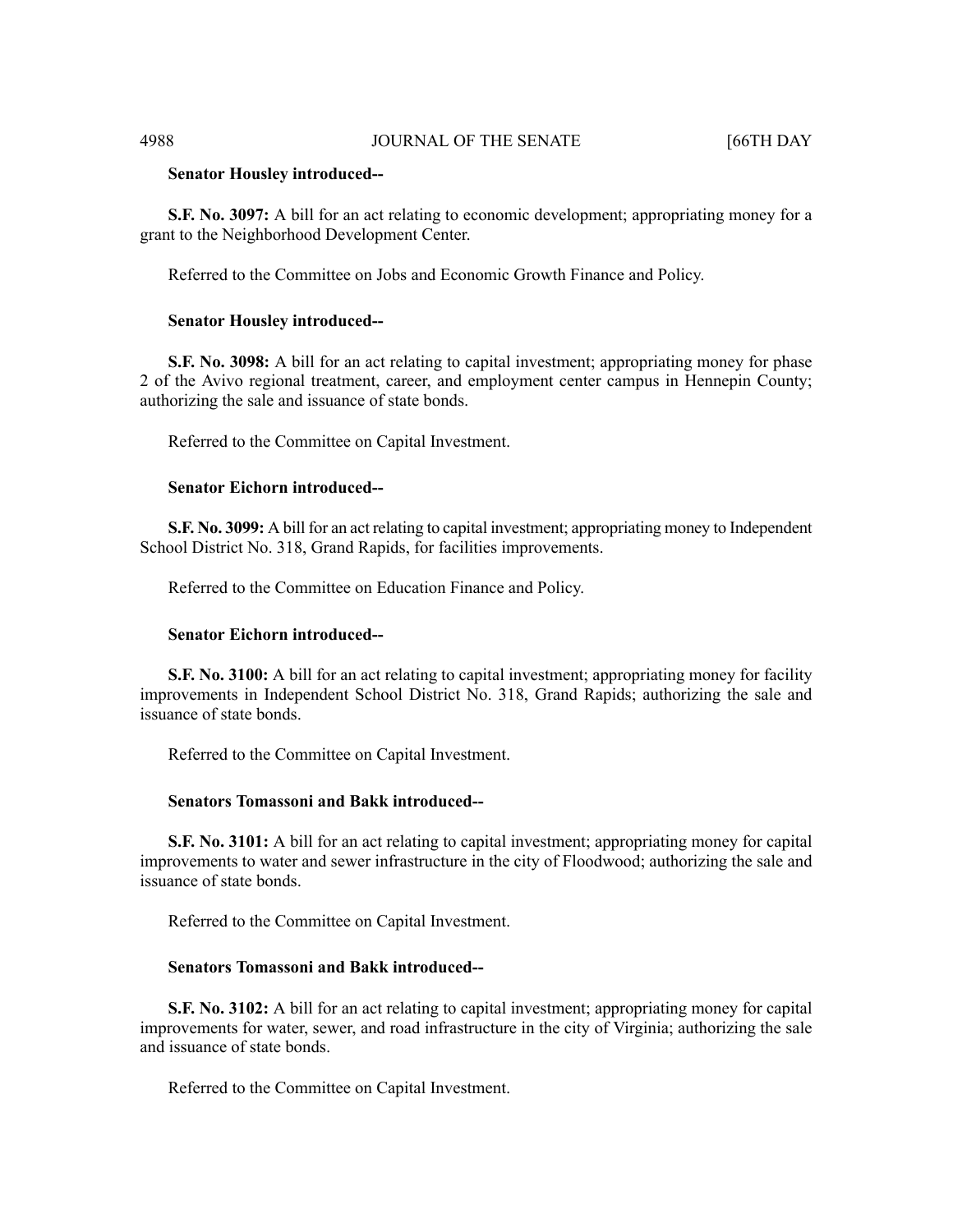#### 66TH DAY] MONDAY, FEBRUARY 14, 2022 4989

# **Senators Tomassoni and Rarick introduced--**

**S.F. No. 3103:** A bill for an act relating to data practices; modifying certain higher education provisions; amending Minnesota Statutes 2020, sections 136A.121, subdivision 18; 136A.1701, subdivision 11.

Referred to the Committee on Civil Law and Data Practices Policy.

# **Senator Mathews introduced--**

**S.F. No. 3104:** A bill for an act relating to motor vehicles; establishing "Choose Life" special license plates; appropriating money; proposing coding for new law in Minnesota Statutes, chapter 168.

Referred to the Committee on Transportation Finance and Policy.

# **Senators Anderson and Rarick introduced--**

**S.F. No. 3105:** A bill for an act relating to public safety; prohibiting dismissal of certain criminal charges before a competency determination; proposing coding for new law in Minnesota Statutes, chapter 611.

Referred to the Committee on Judiciary and Public Safety Finance and Policy.

#### **Senator Anderson introduced--**

**S.F. No. 3106:** A bill for an act relating to public safety; establishing the crime of organized retail theft; proposing coding for new law in Minnesota Statutes, chapter 609.

Referred to the Committee on Judiciary and Public Safety Finance and Policy.

#### **Senators Duckworth, Chamberlain, Clausen, Coleman, and Eichorn introduced--**

**S.F. No. 3107:** A bill for an act relating to education; increasing maximum earnings for school board members employed by a school district; amending Minnesota Statutes 2020, section 123B.195.

Referred to the Committee on Education Finance and Policy.

# **Senator Duckworth introduced--**

**S.F. No. 3108:** A bill for an act relating to education finance; creating the transportation options program to addressthe negative impacts of COVID-19 on pupil transportation; appropriating money.

Referred to the Committee on Education Finance and Policy.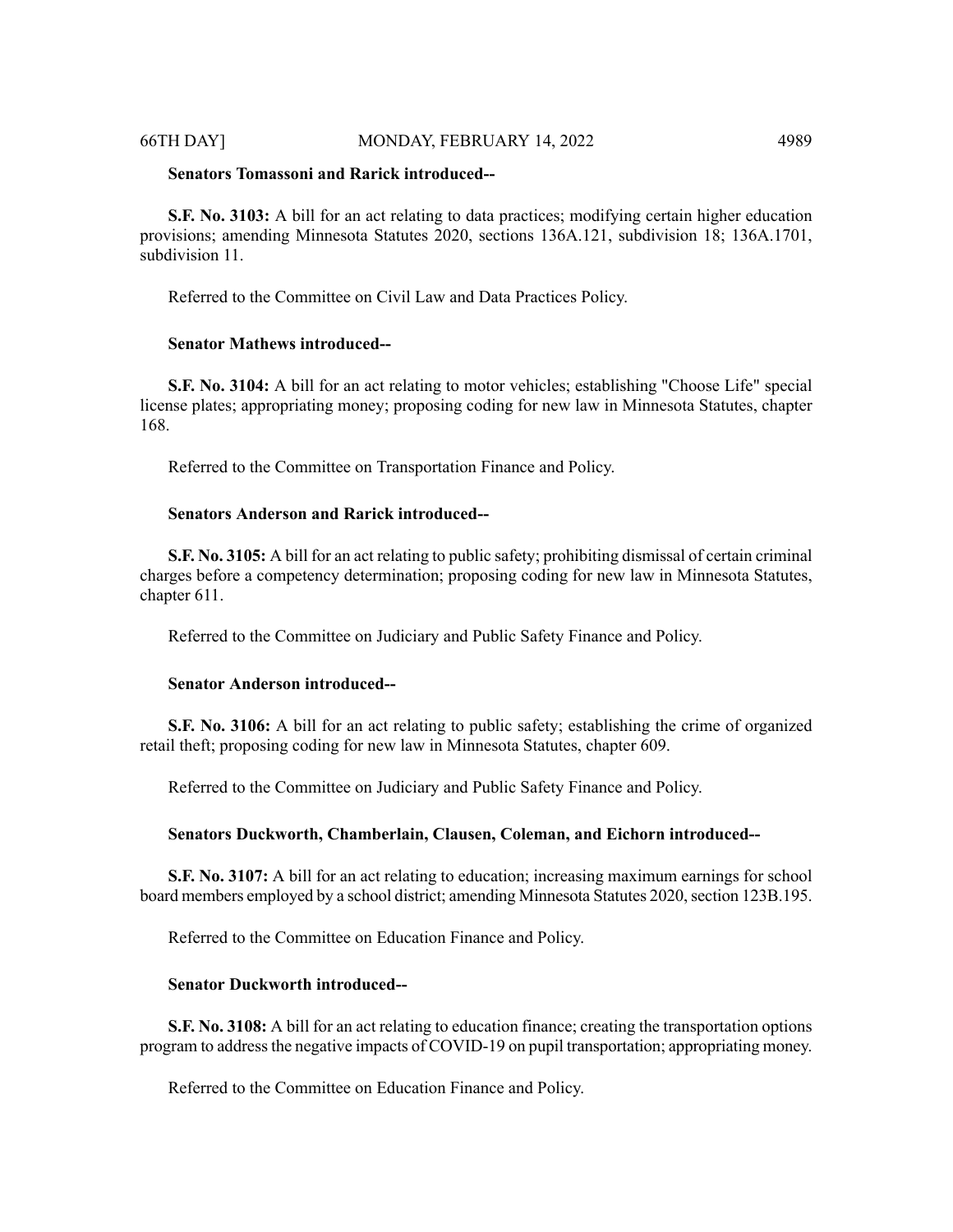#### 4990 JOURNAL OF THE SENATE [66TH DAY

#### **Senators Hawj, Pappas, Kunesh, and Murphy introduced--**

**S.F. No. 3109:** A bill for an act relating to capital investment; appropriating money for improvements on the Metropolitan State University campus; authorizing the sale and issuance of state bonds.

Referred to the Committee on Capital Investment.

#### **Senators Eichorn, Ruud, and Bakk introduced--**

**S.F. No. 3110:** A bill for an act relating to transportation; amending a forest products special permit; making technical changes; amending Minnesota Statutes 2020, section 169.8261.

Referred to the Committee on Transportation Finance and Policy.

### **Senators Abeler, Nelson, Hoffman, Klein, and Murphy introduced--**

**S.F. No. 3111:** A bill for an act relating to health; modifying and expanding medical assistance coverage of tobacco and nicotine cessation treatment; amending Minnesota Statutes 2020, sections 256B.0625, by adding a subdivision; 256L.03, subdivision 5; Minnesota Statutes 2021 Supplement, section 256B.0631, subdivision 1, as amended.

Referred to the Committee on Health and Human Services Finance and Policy.

#### **Senator Pappas introduced--**

**S.F. No. 3112:** A bill for an act relating to public safety; establishing a task force on the statewide response to substance abuse; requiring reports; appropriating money.

Referred to the Committee on Judiciary and Public Safety Finance and Policy.

#### **Senator Weber introduced--**

**S.F. No. 3113:** A bill for an act relating to waters; appropriating money for groundwater storage and recovery.

Referred to the Committee on Environment and Natural Resources Finance.

# **Senators Rarick and Bakk introduced--**

**S.F. No. 3114:** A bill for an act relating to capital investment; appropriating money for improvements on the Lake Superior College campus; authorizing the sale and issuance of state bonds.

Referred to the Committee on Capital Investment.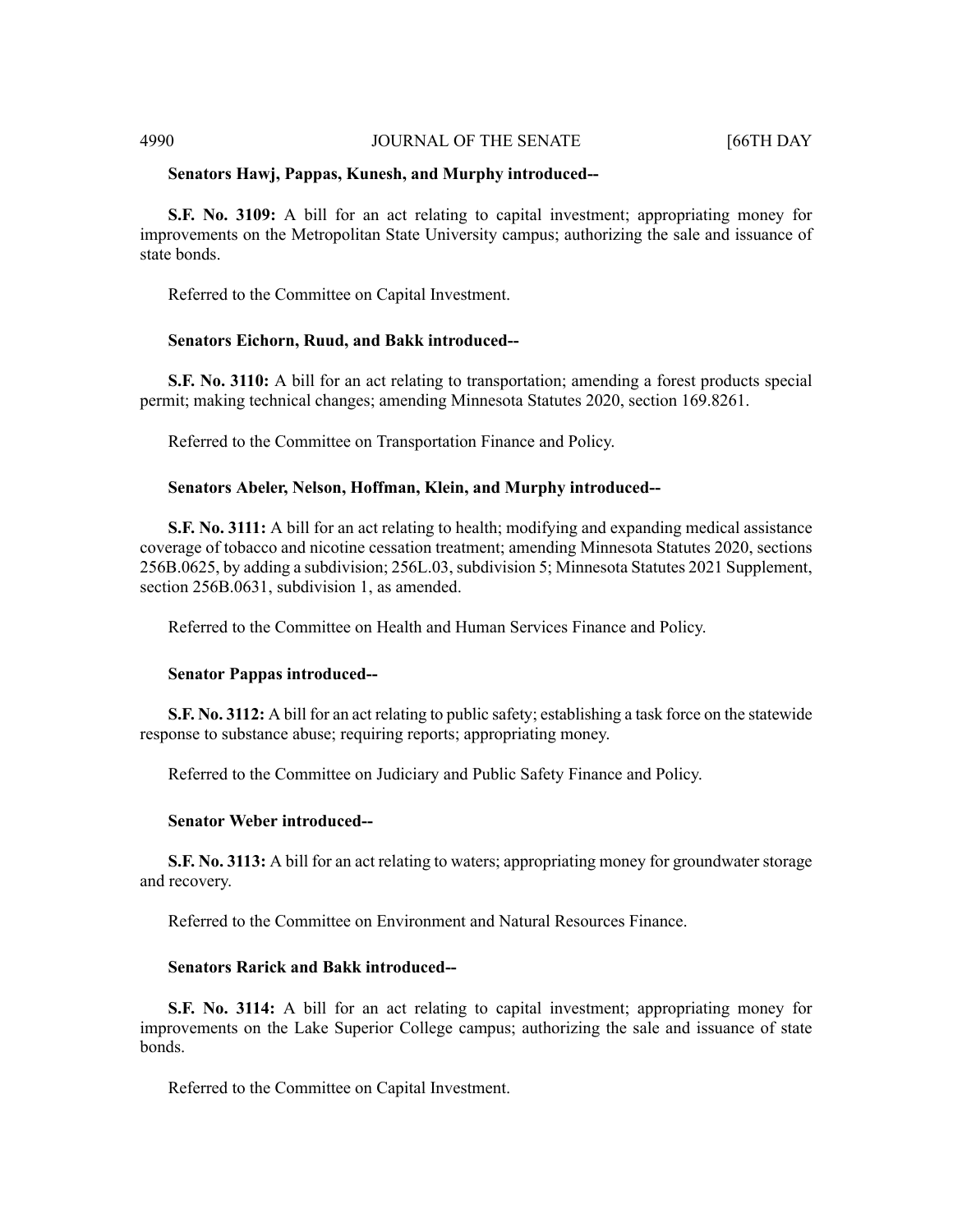# **Senator Rarick introduced--**

**S.F. No. 3115:** A bill for an act relating to human services; directing the commissioner to make recommendations for paperwork reduction relating to child protection cases.

Referred to the Committee on Human Services Reform Finance and Policy.

#### **Senator Wiger introduced--**

**S.F. No. 3116:** A bill for an act relating to environment; modifying water appropriation allocation priorities; amending Minnesota Statutes 2020, sections 103G.261; 103G.291, subdivision 1.

Referred to the Committee on Environment and Natural Resources Policy and Legacy Finance.

#### **Senators Wiger and Eaton introduced--**

**S.F. No. 3117:** A bill for an act relating to health; appropriating money for a voluntary well water testing program.

Referred to the Committee on Health and Human Services Finance and Policy.

#### **Senators Wiger and Eaton introduced--**

**S.F. No. 3118:** A bill for an act relating to health; appropriating money to the commissioner of health to test for and remediate the presence of lead in drinking water at certain facilities; appropriating money to the state auditor for upgrades to its infrastructure stress transparency tool.

Referred to the Committee on Health and Human Services Finance and Policy.

# **Senators Weber, Wiger, and Eaton introduced--**

**S.F. No. 3119:** A bill for an act relating to environment; facilitating use of artificial aquifer recharge where appropriate; appropriating money for groundwater storage and recovery; amending Minnesota Statutes 2020, section 103A.204.

Referred to the Committee on Environment and Natural Resources Policy and Legacy Finance.

#### **Senator Utke introduced--**

**S.F. No. 3120:** A bill for an act relating to human services; modifying children's residential treatment; modifying psychiatric residential treatment facility requirements; modifying qualified residential treatment program requirements; directing the commissioner of human servicesto provide a report on psychiatric residential treatment facility reimbursement; appropriating money; amending Minnesota Statutes 2020, sections 245.4882, by adding a subdivision; 256B.0941, by adding a subdivision; 260C.007, subdivision 26d; Minnesota Statutes 2021 Supplement, sections 245I.04, by adding a subdivision; 260C.704.

Referred to the Committee on Human Services Reform Finance and Policy.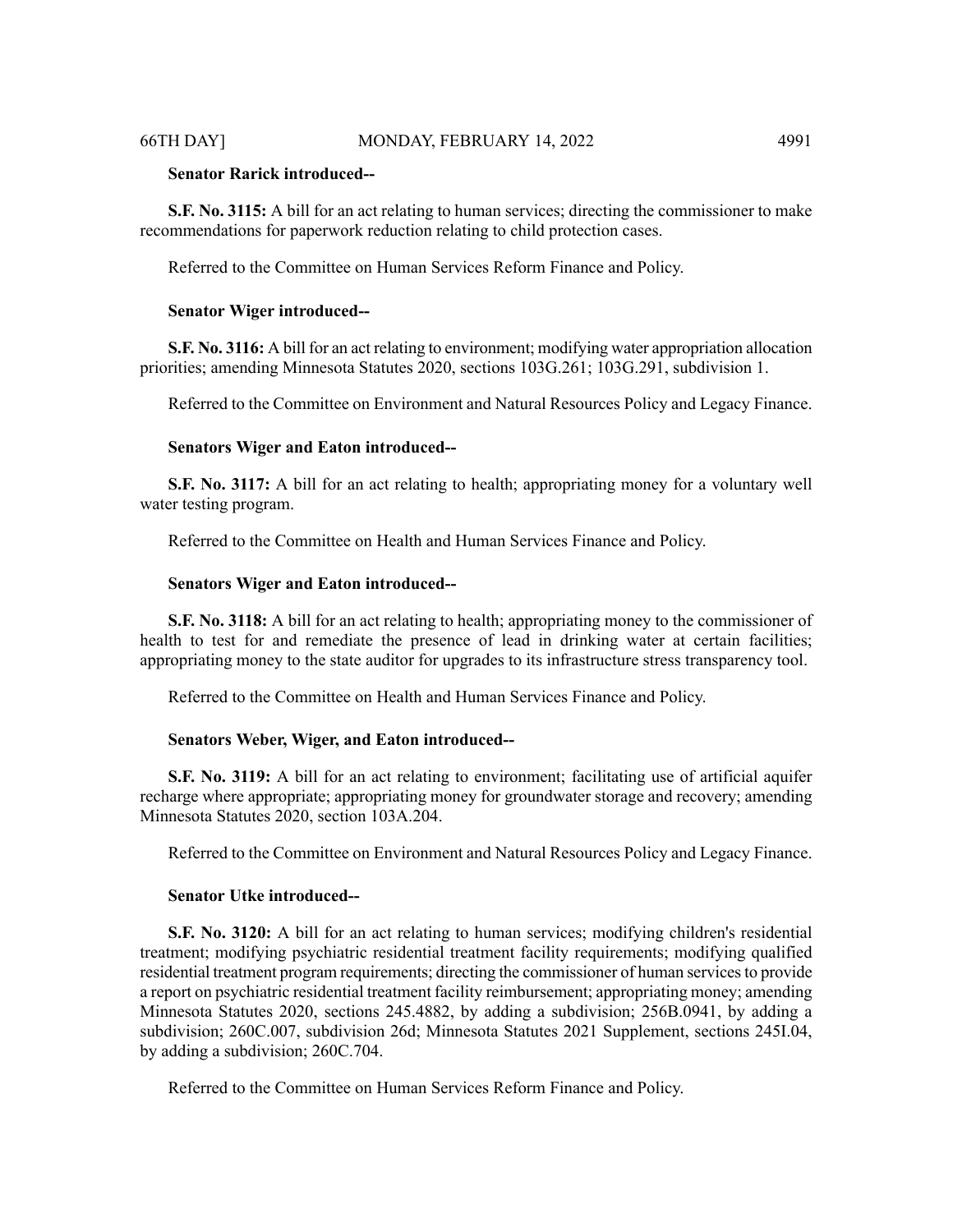# **Senator Clausen introduced--**

**S.F. No. 3121:** A bill for an act relating to transportation; appropriating money for railway and highway safety improvements for pedestrian and bicycle trails in Dakota County.

Referred to the Committee on Transportation Finance and Policy.

#### **Senator Tomassoni introduced--**

**S.F. No. 3122:** A bill for an act relating to state lands; eliminating sunset for authority to sell leased lakeshore lots in St. Louis County; repealing Laws 2012, chapter 236, section 28, subdivision 9, as amended.

Referred to the Committee on Environment and Natural Resources Policy and Legacy Finance.

#### **Senator Newman introduced--**

**S.F. No. 3123:** A bill for an act relating to transportation; modifying selection process procedures for Corridors of Commerce projects; amending Minnesota Statutes 2020, section 161.088, subdivisions 1, 4; Minnesota Statutes 2021 Supplement, section 161.088, subdivision 5.

Referred to the Committee on Transportation Finance and Policy.

#### **Senators Chamberlain, Draheim, Pratt, Eichorn, and Goggin introduced--**

**S.F. No. 3124:** A bill for an act relating to capital investment; requiring the commissioner of management and budget to defease certain outstanding bonds; appropriating money; repealing Minnesota Statutes 2020, sections 16A.97; 16A.98; 16A.99.

Referred to the Committee on Finance.

#### **Senator Newman introduced--**

**S.F. No. 3125:** A bill for an act relating to local taxes; authorizing the city of Henderson to impose a local sales and use tax.

Referred to the Committee on Taxes.

#### **Senator Ingebrigtsen introduced--**

**S.F. No. 3126:** A bill for an act relating to capital investment; appropriating money for the Fergus Falls Riverfront Corridor project; authorizing the sale and issuance of state bonds.

Referred to the Committee on Capital Investment.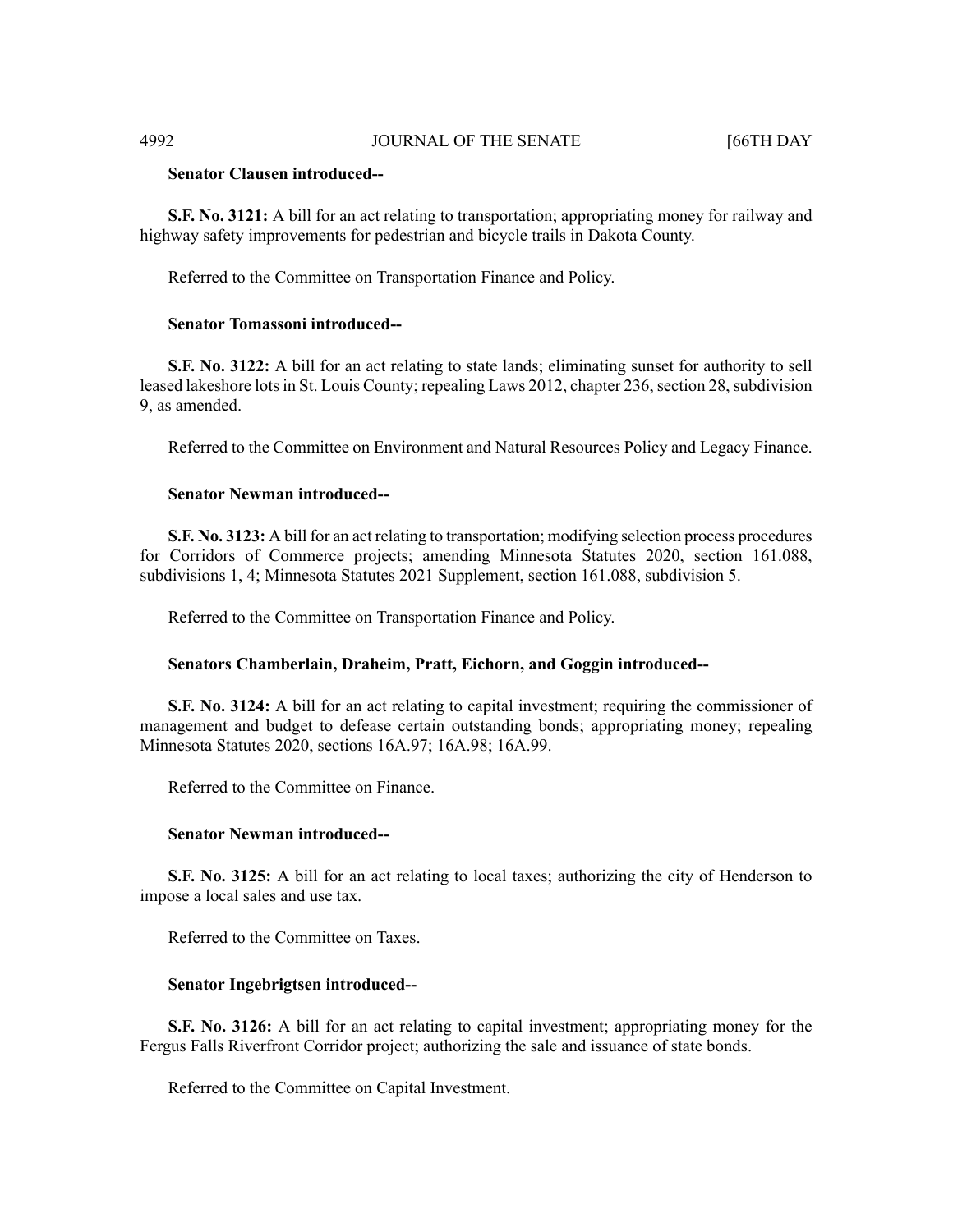#### **Senators Eichorn, Ingebrigtsen, Bakk, Tomassoni, and Koran introduced--**

**S.F. No. 3127:** A bill for an act relating to state government; requiring relocation of Minnesota Pollution Control Agency headquarters; amending Minnesota Statutes 2020, section 116.02, by adding a subdivision.

Referred to the Committee on Environment and Natural Resources Policy and Legacy Finance.

# **Senators Hoffman and Abeler introduced--**

**S.F. No. 3128:** A bill for an act relating to human services; modifying background study requirements for out-of-home respite provided to minors in unlicensed settings; modifying the definition of unit of service for the purposes of individualized home supports with training; permitting additional time-limited extensions of cosigned leases in community-living settings; authorizing market rates for disability waiver respite services; amending Minnesota Statutes 2020, sections 245C.04, subdivision 1; 256B.49, subdivision 23; 256B.4914, subdivisions 2, 3, 7, 8, 9, 10; Minnesota Statutes 2021 Supplement, sections 245C.05, subdivision 5; 256B.4914, subdivisions 5, 6; proposing coding for new law in Minnesota Statutes, chapter 245D.

Referred to the Committee on Human Services Reform Finance and Policy.

# **Senators Abeler and Hoffman introduced--**

**S.F. No. 3129:** A bill for an act relating to state government; designating the state fossil; proposing coding for new law in Minnesota Statutes, chapter 1.

Referred to the Committee on State Government Finance and Policy and Elections.

#### **Senators Kunesh, Port, and Isaacson introduced--**

**S.F. No. 3130:** A bill for an act relating to education; providing for equal access to school athletic teams and facilities; amending Minnesota Statutes 2020, section 126C.10, subdivision 14; proposing coding for new law in Minnesota Statutes, chapter 121A.

Referred to the Committee on Education Finance and Policy.

#### **Senator Abeler introduced--**

**S.F. No. 3131:** A bill for an act relating to insurance; clarifying exclusions for certain types of claims handling from civil liability; amending Minnesota Statutes 2020, section 604.18, subdivision 1.

Referred to the Committee on Commerce and Consumer Protection Finance and Policy.

#### **Senators Kunesh, Wiger, López Franzen, Hawj, and Torres Ray introduced--**

**S.F. No. 3132:** A bill for an act relating to education; strengthening the Increase Teachers of Color Act; seeking to increase the percentage of teachers of color and American Indian teachers in Minnesota; amending the world's best workforce requirements; requiring reports; appropriating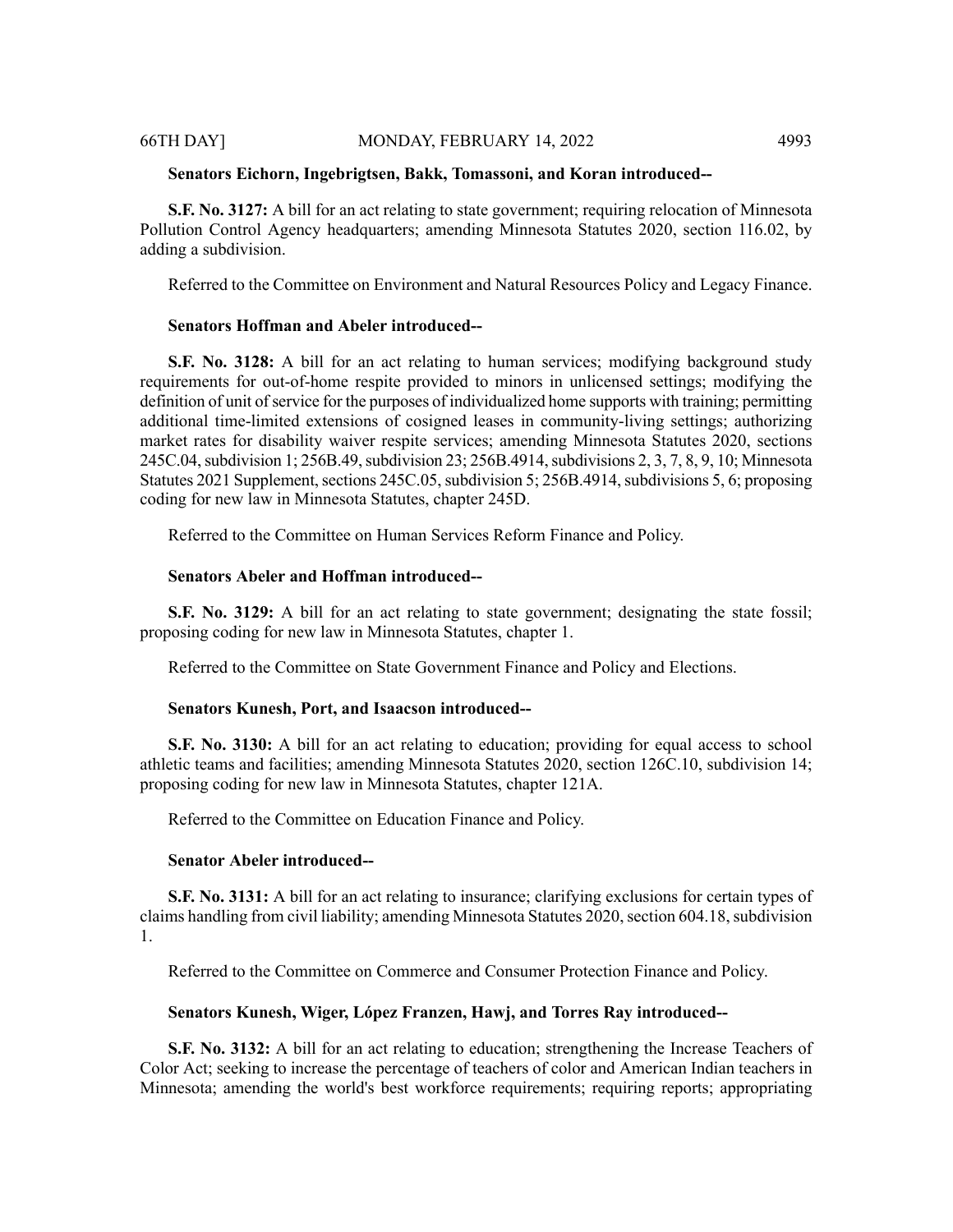money; amending Minnesota Statutes 2020, sections 120B.11, subdivisions 1, 2, 3; 121A.031, subdivision 6; 122A.183, subdivision 1; 122A.184, subdivision 1; 122A.185, subdivision 1; 122A.40, subdivision 5; 122A.41, subdivision 2; 122A.635; 123B.147, subdivision 3; 124D.861, subdivision 2; Minnesota Statutes 2021 Supplement, section 122A.70; Laws 2021, First Special Session chapter 13, article 3, sections 7, subdivisions 4, 6; 8, subdivision 2; proposing coding for new law in Minnesota Statutes, chapters 120B; 121A; 124D.

Referred to the Committee on Education Finance and Policy.

# **Senators Kiffmeyer, Howe, and Newman introduced--**

**S.F. No. 3133:** A bill for an act relating to transportation; amending requirements relating to pavement life-cycle cost analyses; amending Minnesota Statutes 2020, section 174.185.

Referred to the Committee on Transportation Finance and Policy.

# **Senator Clausen introduced--**

**S.F. No. 3134:** A bill for an act relating to capital investment; appropriating money for a driver training facility at Dakota County Technical College.

Referred to the Committee on Higher Education Finance and Policy.

# **Senators Rest and Hoffman introduced--**

**S.F. No. 3135:** A bill for an act relating to taxation; individual income; modifying the subtraction for taxable Social Security benefits; amending Minnesota Statutes 2020, section 290.0132, subdivision 26.

Referred to the Committee on Taxes.

# **Senators Benson, Kiffmeyer, Mathews, and Abeler introduced--**

**S.F. No. 3136:** A bill for an act relating to human services; modifying exceptions to payments made by counties for cost of care; amending Minnesota Statutes 2020, section 246.54, subdivision 2.

Referred to the Committee on Human Services Reform Finance and Policy.

# **Senator Duckworth introduced--**

**S.F. No. 3137:** A bill for an act relating to transportation; allowing installation and fee collection for electric vehicle charging stations at interstate rest areas; amending Minnesota Statutes 2020, section 160.08, subdivision 7.

Referred to the Committee on Transportation Finance and Policy.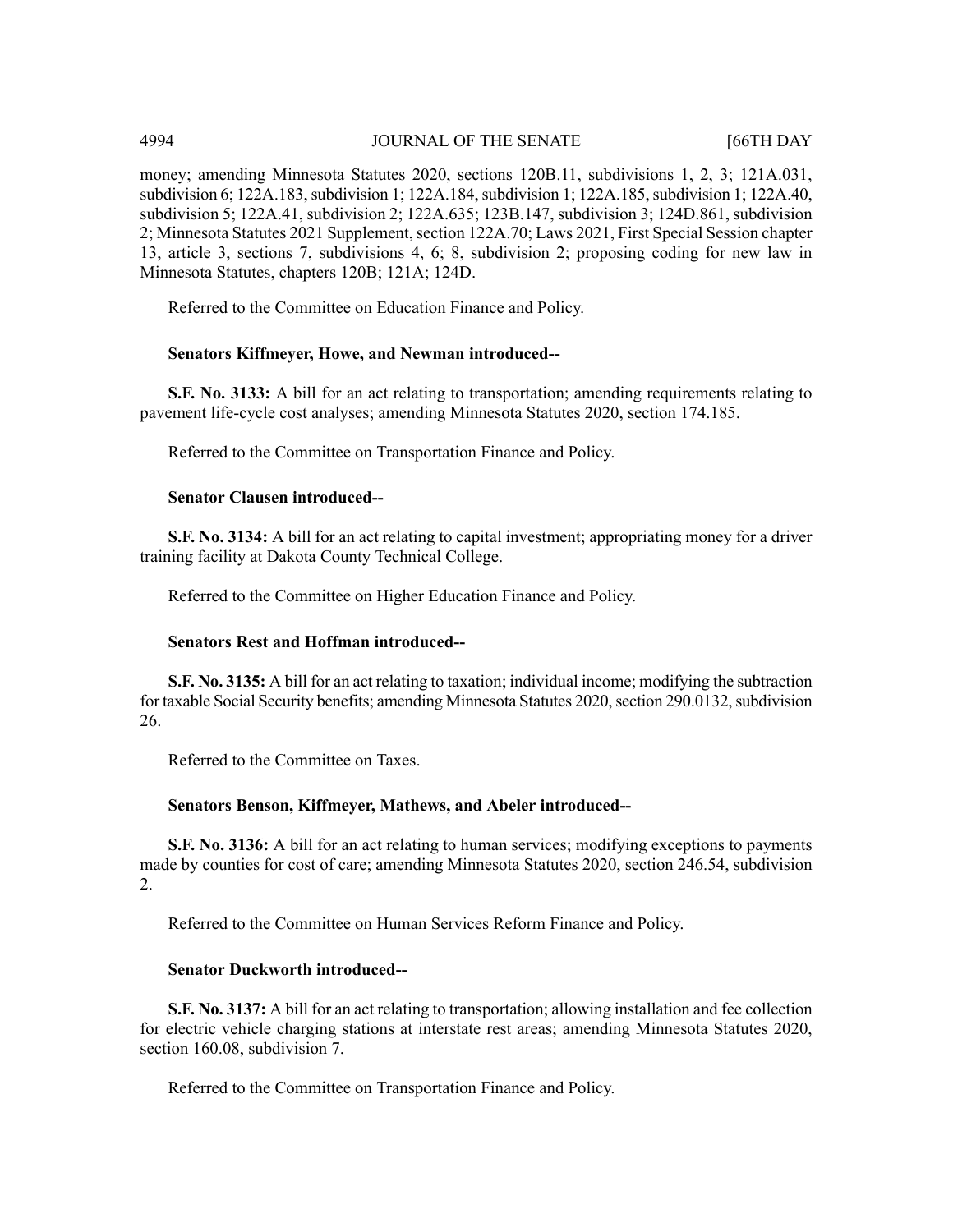# **Senator Coleman introduced--**

**S.F. No. 3138:** A bill for an act relating to utilities; requiring certain excavation notice system performance reporting; amending Minnesota Statutes 2020, section 216D.03, by adding a subdivision.

Referred to the Committee on Energy and Utilities Finance and Policy.

## **Senator Coleman introduced--**

**S.F. No. 3139:** A bill for an act relating to motor vehicles; modifying various provisions governing driver and vehicle services, including authorizing the use of school buses to respond to an emergency or disaster, adding conditions for denial of a motor vehicle dealer license application, clarifying requirements for certain veterans' license plates, and defining Internet service as a home utility service for purposes of providing proof of residence for a driver'slicense; amending Minnesota Statutes 2020, sections 168.1235, subdivision 1; 168.1253, subdivision 3; 168.27, subdivision 11; 168A.11, subdivision 3; 221.025; Minnesota Statutes 2021 Supplement, section 171.0605, subdivision 5; proposing coding for new law in Minnesota Statutes, chapter 169.

Referred to the Committee on Transportation Finance and Policy.

#### **Senator Senjem introduced--**

**S.F. No. 3140:** A bill for an act relating to capital investment; appropriating money for grants for emergency shelter facilities.

Referred to the Committee on Human Services Reform Finance and Policy.

#### **Senators Anderson, Lang, Koran, Westrom, and Howe introduced--**

**S.F. No. 3141:** A bill for an act relating to elections; establishing a procedure for the chair of either of the state's two largest major political parties to request a forensic audit of a state primary or state general election; proposing coding for new law in Minnesota Statutes, chapter 204C.

Referred to the Committee on State Government Finance and Policy and Elections.

# **Senators Howe and Abeler introduced--**

**S.F. No. 3142:** A bill for an act relating to public safety; authorizing non-in-person permit to carry renewals; amending Minnesota Statutes 2020, section 624.714, subdivision 3.

Referred to the Committee on Judiciary and Public Safety Finance and Policy.

# **Senators Utke and Hoffman introduced--**

**S.F. No. 3143:** A bill for an act relating to human services; appropriating money for emergency services grants.

Referred to the Committee on Human Services Reform Finance and Policy.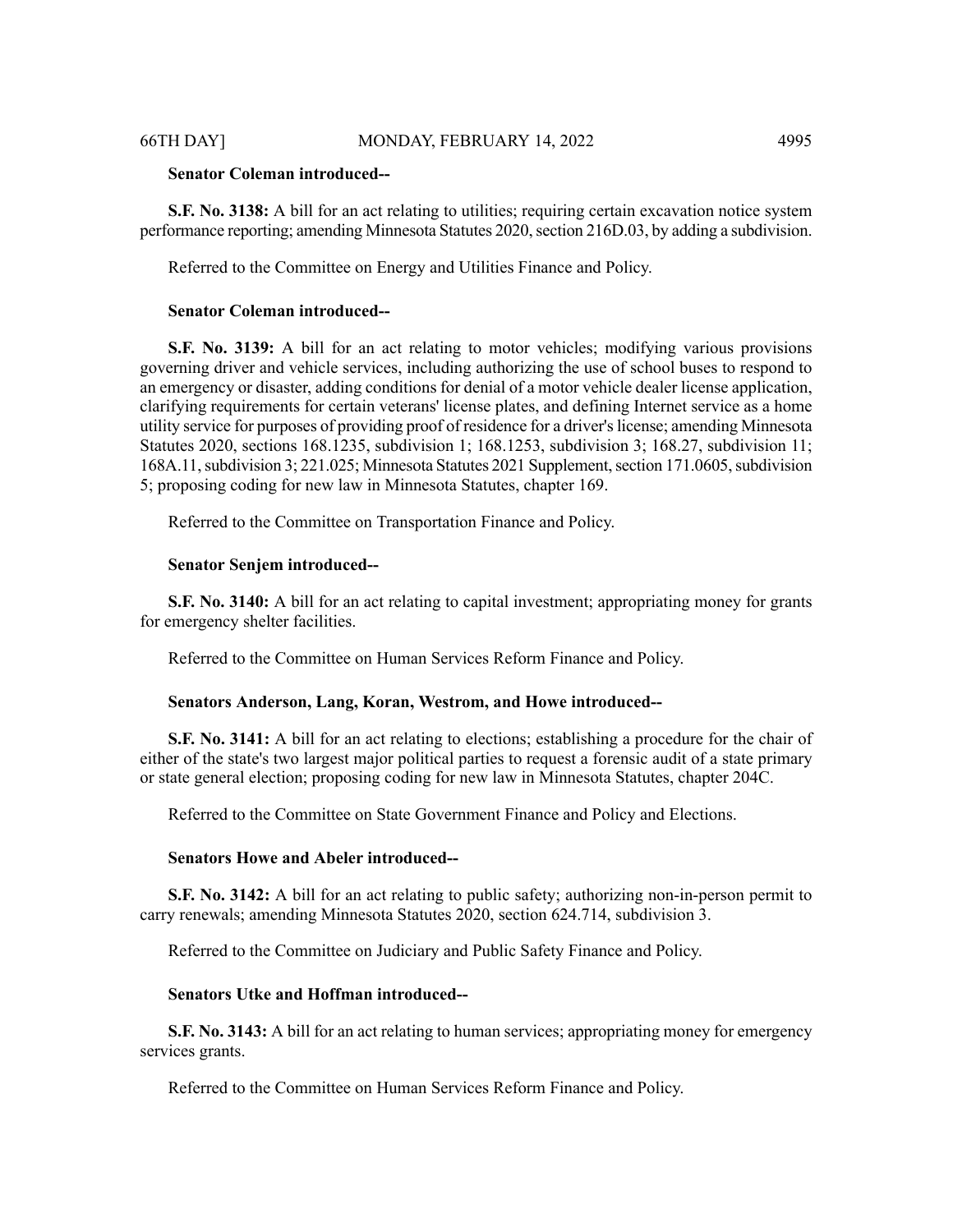### 4996 **JOURNAL OF THE SENATE** [66TH DAY

#### **Senators Port, Dziedzic, and Rest introduced--**

**S.F. No. 3144:** A bill for an act relating to housing; prohibiting an eviction for nonpayment of rent when an application for rental assistance for the tenant is pending; amending Minnesota Statutes 2020, section 504B.291.

Referred to the Committee on Civil Law and Data Practices Policy.

#### **Senators Dziedzic, Rest, and Port introduced--**

**S.F. No. 3145:** A bill for an act relating to housing; prohibiting the court from requiring bond or security prior to adjudication of a housing matter; amending Minnesota Statutes 2020, sections 504B.285, subdivision 5; 504B.335.

Referred to the Committee on Civil Law and Data Practices Policy.

#### **Senators Dziedzic, Rest, and Port introduced--**

**S.F. No. 3146:** A bill for an act relating to civil law; requiring court notice to persons holding liens in tenant remedy actions; amending attorney fee award limitations and lien priority in tenant remedy actions; repealing certain requirements in tenant remedy actions for appointment of administrators; amending Minnesota Statutes 2020, sections 504B.401, by adding a subdivision; 504B.425; 504B.445, subdivisions 3, 4, by adding a subdivision; repealing Minnesota Statutes 2020, section 504B.445, subdivision 8.

Referred to the Committee on Civil Law and Data Practices Policy.

### **Senators Dziedzic, Rest, and Port introduced--**

**S.F. No. 3147:** A bill for an act relating to housing; creating various grant programs to fund municipal housing projects and initiatives; creating an excise tax imposed on the sale of residential property when the buyer is a corporate entity; authorizing housing and redevelopment authorities and economic development authorities to impose a mortgage registry and deed taxes; authorizing housing infrastructure bonds to finance affordable housing to low-income households; authorizing the issuance of additional housing infrastructure bonds; adding workforce housing as an eligible project for housing and redevelopment authorities; creating standards and procedures for municipal relocation assistance programs; modifying regulations on revenue derived from tax increments in tax increment financing districts; appropriating money; authorizing the sale and issuance of bonds; amending Minnesota Statutes 2020, sections 462A.37, subdivision 2, by adding a subdivision; 469.002, subdivision 12, by adding a subdivision; Minnesota Statutes 2021 Supplement, sections 462A.37, subdivision 5; 469.1763, subdivision 2; proposing coding for new law in Minnesota Statutes, chapters 116J; 426; 462A; 471; proposing coding for new law as Minnesota Statutes, chapter 287A.

Referred to the Committee on Housing Finance and Policy.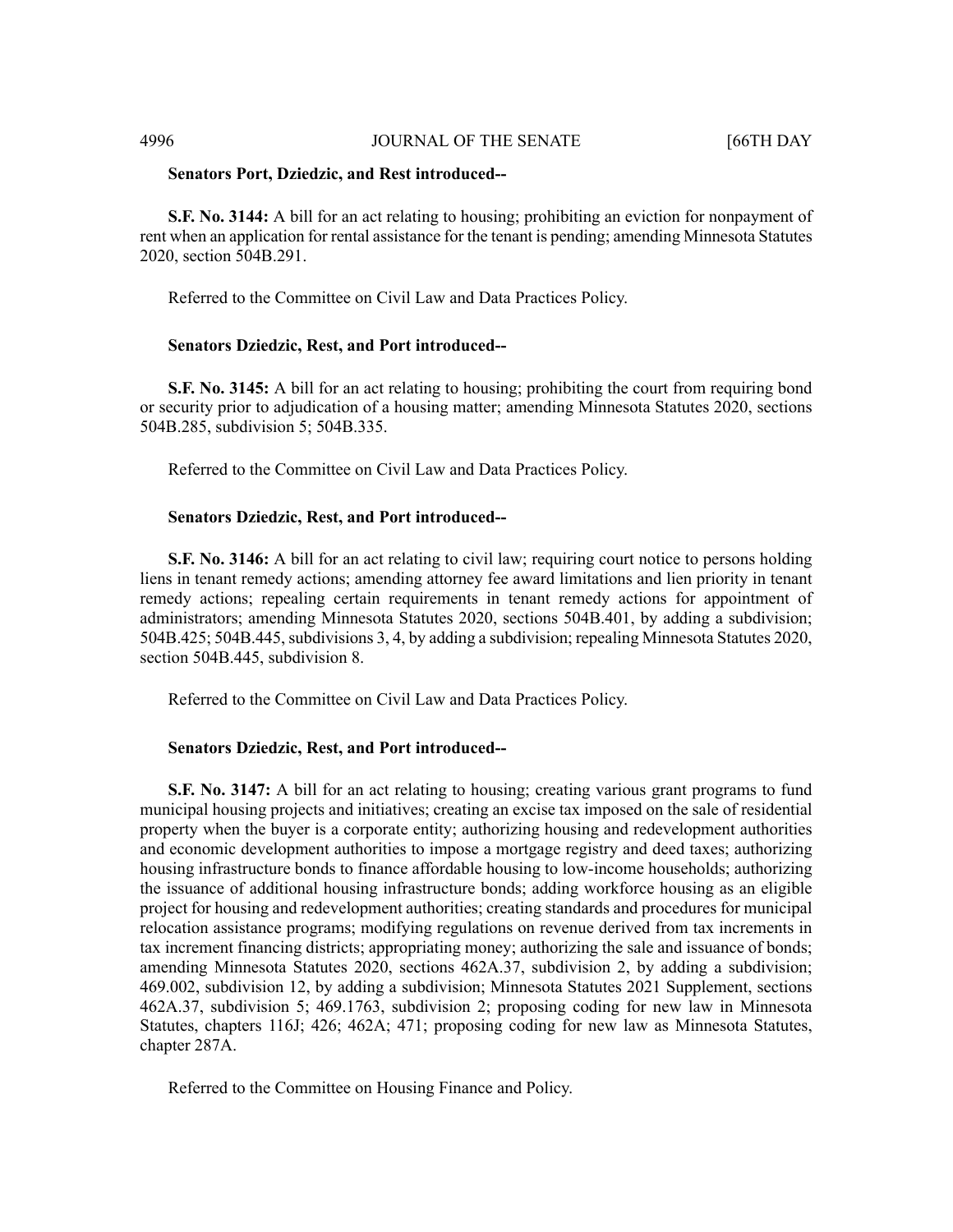#### **Senator Pratt introduced--**

**S.F. No. 3148:** A bill for an act relating to transportation; making various policy changes, including to bikeways, public transit grant rules, funding county and city streets, the municipal screening board, Indian employment preference, insurance requirements for small unmanned aircraft systems, legislative route turnbacks, and the Board of Architecture; amending Minnesota Statutes 2020, sections 160.266, by adding a subdivision; 161.115, by adding a subdivision; 162.07, subdivision 2; 162.13, subdivisions 2, 3; Minnesota Statutes 2021 Supplement, sections 360.55, subdivision 9; 360.59, subdivision 10; proposing coding for new law in Minnesota Statutes, chapter 161; repealing Minnesota Rules, part 8835.0350, subpart 2.

Referred to the Committee on Transportation Finance and Policy.

#### **Senators Johnson, Benson, Lang, Osmek, and Dornink introduced--**

**S.F. No. 3149:** A bill for an act relating to public safety; establishing the crime of carjacking; making conforming changes; amending Minnesota Statutes 2020, sections 145A.061, subdivision 3; 146A.08, subdivision 1; 245C.15, subdivision 2; 260B.171, subdivision 3; 299A.296, subdivision 2; 299C.105, subdivision 1; 609.341, subdivision 22; 609.52, subdivision 3; 609.631, subdivision 4; 609.632, subdivision 4; 609.821, subdivision 3; 611A.031; 624.712, subdivision 5; Minnesota Statutes 2021 Supplement, sections 245C.15, subdivisions 1, 4a; 245C.24, subdivision 3; 253B.02, subdivision 4e; 253D.02, subdivision 8; 299C.67, subdivision 2; 609.1095, subdivision 1; 609.531, subdivision 1; 611A.036, subdivision 7; 611A.08, subdivision 6; proposing coding for new law in Minnesota Statutes, chapter 609.

Referred to the Committee on Judiciary and Public Safety Finance and Policy.

#### **Senators Johnson, Nelson, Weber, Benson, and Osmek introduced--**

**S.F. No. 3150:** A bill for an act relating to public safety; requiring electronic monitoring as a condition of pretrial release for certain offenders; amending Minnesota Statutes 2020, section 629.53.

Referred to the Committee on Judiciary and Public Safety Finance and Policy.

#### **Senators Newman, Benson, Pratt, Osmek, and Dornink introduced--**

**S.F. No. 3151:** A bill for an act relating to public safety; establishing the crime of fleeing in a motor vehicle and failing to obey certain traffic laws; amending Minnesota Statutes 2020, section 609.487, by adding a subdivision.

Referred to the Committee on Judiciary and Public Safety Finance and Policy.

#### **Senator Howe introduced--**

**S.F. No. 3152:** A bill for an act relating to public safety; amending the Minnesota Personal Protection Act; creating lifetime permits to carry handguns; reducing the application fee for permits to carry; amending Minnesota Statutes 2020, section 624.714, subdivisions 2a, 3, 7, 14.

Referred to the Committee on Judiciary and Public Safety Finance and Policy.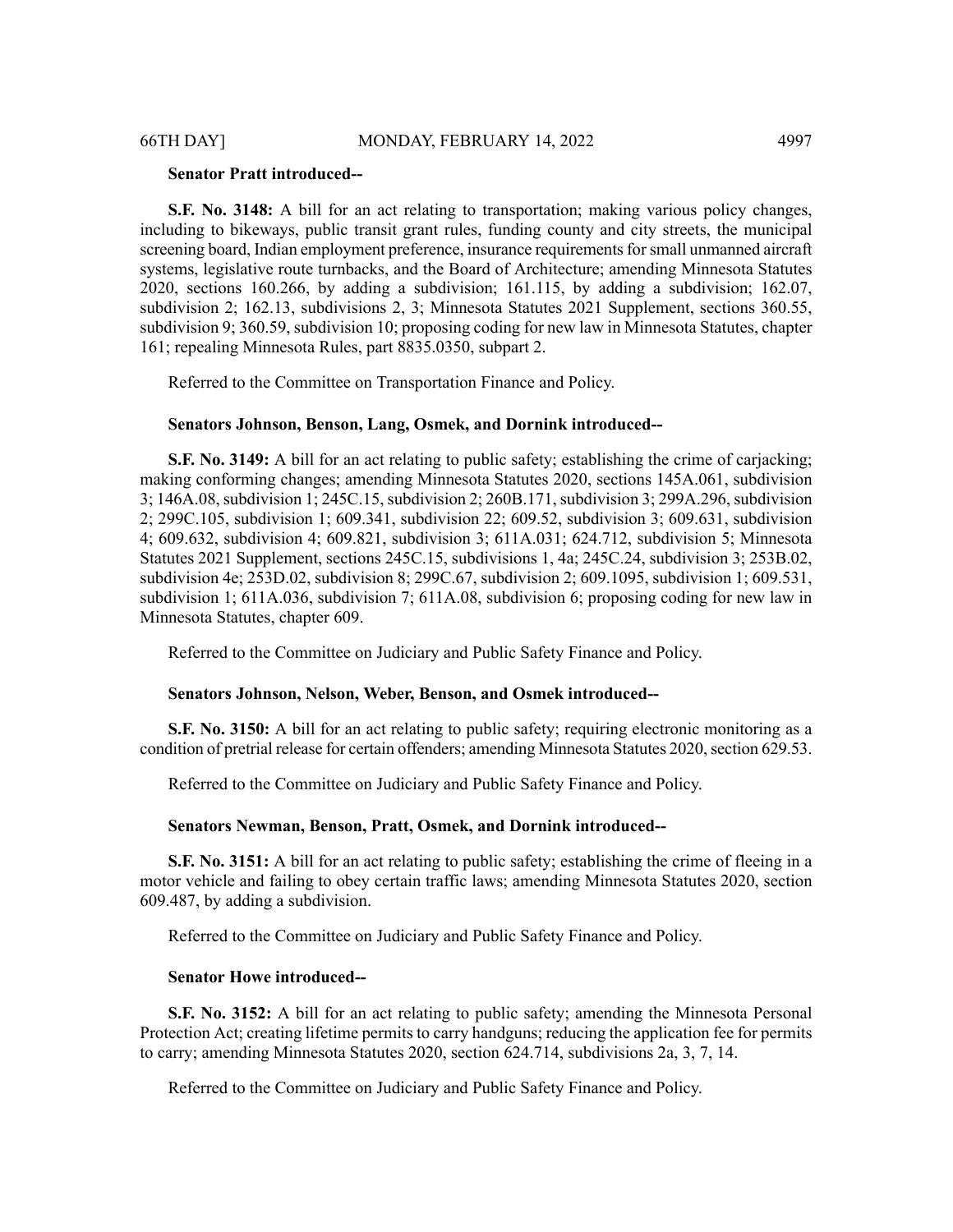#### **Senator Kiffmeyer introduced--**

**S.F. No. 3153:** A bill for an act relating to corrections; authorizing the removal of the ombudsperson only for just cause; amending Minnesota Statutes 2020, section 241.90.

Referred to the Committee on Judiciary and Public Safety Finance and Policy.

## **Senator Dibble introduced--**

**S.F. No. 3154:** A bill for an act relating to health care; authorizing pharmacists to prescribe, dispense, and administer drugs to prevent the acquisition of human immunodeficiency virus; authorizing pharmacists to order, conduct, and interpret laboratory tests necessary for therapy that uses drugs to prevent the acquisition of human immunodeficiency virus; amending Minnesota Statutes 2020, sections 151.01, subdivisions 23, 27; 151.37, by adding a subdivision; proposing coding for new law in Minnesota Statutes, chapter 62Q.

Referred to the Committee on Health and Human Services Finance and Policy.

#### **Senator Dibble introduced--**

**S.F. No. 3155:** A bill for an act relating to human services; authorizing grants for nonprofits serving homeless youth in Minnesota; appropriating money.

Referred to the Committee on Human Services Reform Finance and Policy.

# **Senator Dibble introduced--**

**S.F. No. 3156:** A bill for an act relating to public safety; providing for a grant to the Minnesota federated humane societies; requiring reports; appropriating money.

Referred to the Committee on Judiciary and Public Safety Finance and Policy.

# **MOTIONS AND RESOLUTIONS**

Senator Rarick moved that the name of Senator Murphy be added as a co-author to S.F. No. 182. The motion prevailed.

Senator Draheim moved that the name of Senator Eichorn be added as a co-author to S.F. No. 662. The motion prevailed.

Senator Housley moved that the name of Senator Carlson be added as a co-author to S.F. No. 1077. The motion prevailed.

Senator Westrom moved that the name of Senator Eken be added as a co-author to S.F. No. 1225. The motion prevailed.

Senator Housley moved that the name of Senator Kunesh be added as a co-author to S.F. No. 1282. The motion prevailed.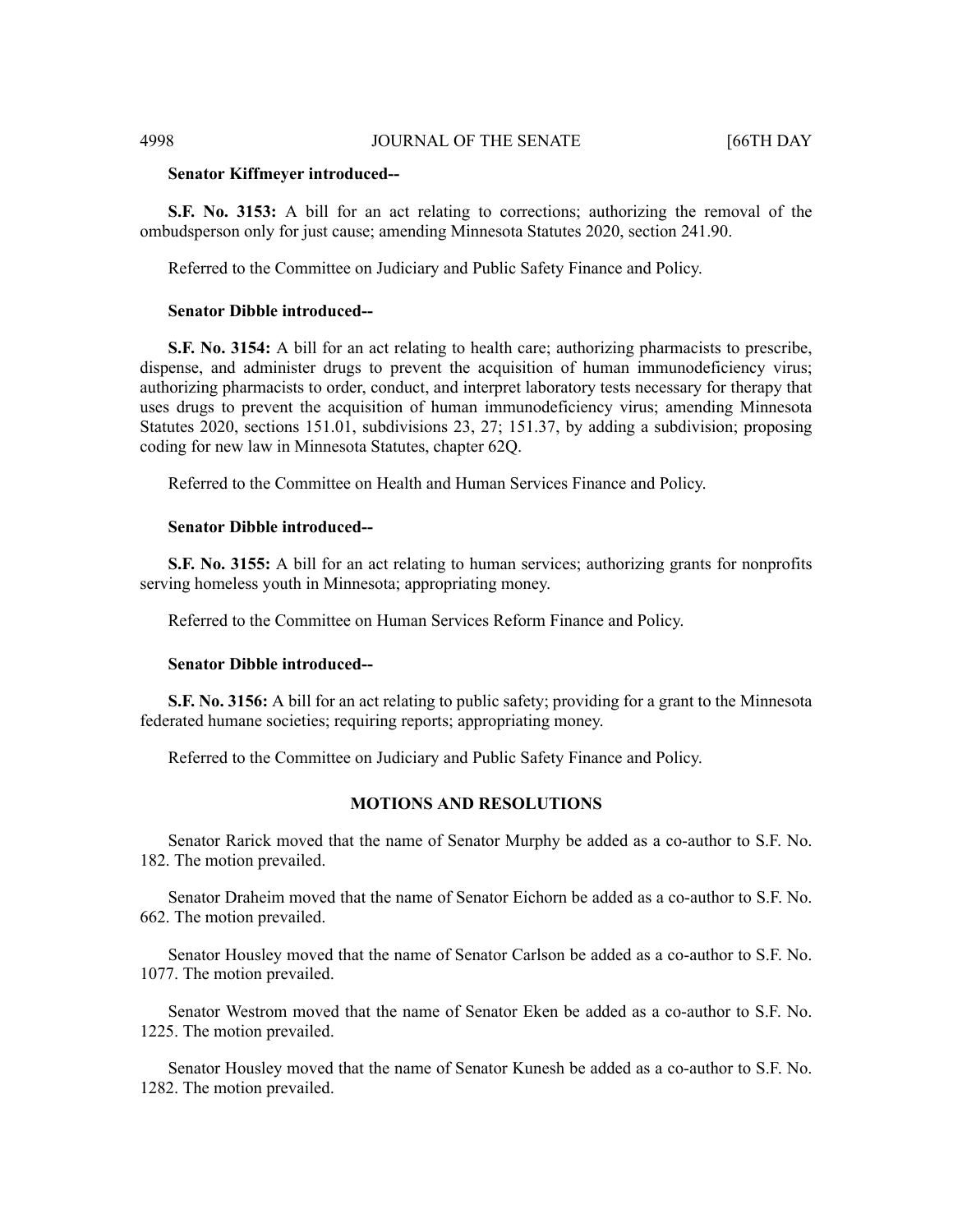Senator Rarick moved that the name of Senator Putnam be added as a co-author to S.F. No. 1307. The motion prevailed.

Senator Dibble moved that the name of Senator Latz be added as a co-author to S.F. No. 1513. The motion prevailed.

Senator Marty moved that the names of Senators McEwen and Fateh be added as co-authors to S.F. No. 2010. The motion prevailed.

Senator Howe moved that the name of Senator Senjem be added as a co-author to S.F. No. 2131. The motion prevailed.

Senator Duckworth moved that the names of Senators Rosen and Dahms be added as co-authors to S.F. No. 2587. The motion prevailed.

Senator Howe moved that the name of Senator Miller be added as a co-author to S.F. No. 2634. The motion prevailed.

Senator Draheim moved that the name of Senator Nelson be added as a co-author to S.F. No. 2665. The motion prevailed.

Senator Limmer moved that the name of Senator Nelson be added as a co-author to S.F. No. 2672. The motion prevailed.

Senator Osmek moved that the name of Senator Dziedzic be added as a co-author to S.F. No. 2764. The motion prevailed.

Senator Draheim moved that the name of Senator Duckworth be added as a co-author to S.F. No. 2779. The motion prevailed.

Senator Rarick moved that the name of Senator Benson be added as a co-author to S.F. No. 2856. The motion prevailed.

Senator Dornink moved that the names of Senators Hoffman and Duckworth be added as co-authors to S.F. No. 2861. The motion prevailed.

Senator Housley moved that the name of Senator Nelson be added as a co-author to S.F. No. 2865. The motion prevailed.

Senator Newton moved that the name of Senator Eken be added as a co-author to S.F. No. 2879. The motion prevailed.

Senator Kunesh moved that the name of Senator Pappas be added as a co-author to S.F. No. 2881. The motion prevailed.

Senator Goggin moved that the name of Senator Duckworth be added as a co-author to S.F. No. 2888. The motion prevailed.

Senator Tomassoni moved that the name of Senator Rarick be added as a co-author to S.F. No. 2905. The motion prevailed.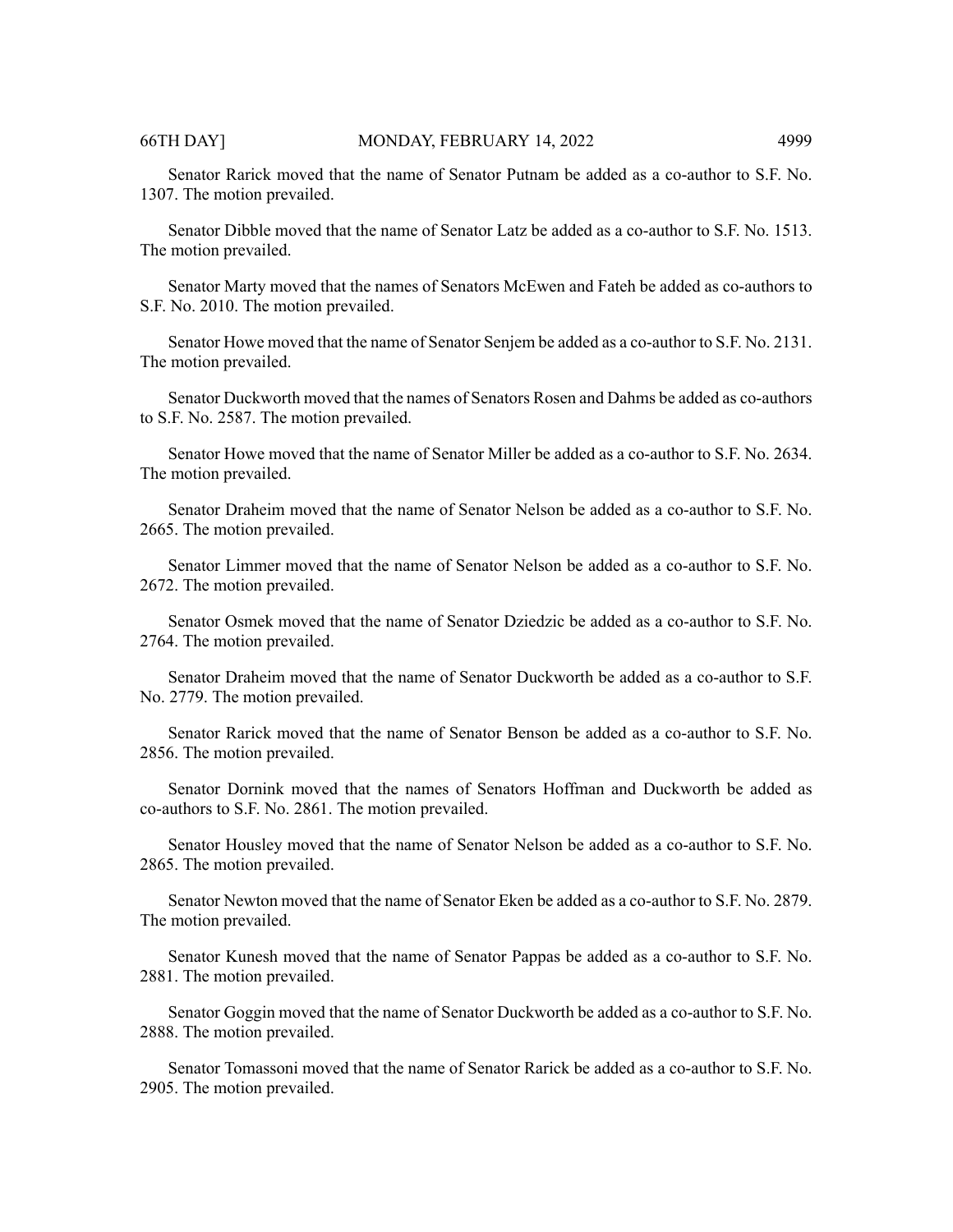#### 5000 JOURNAL OF THE SENATE [66TH DAY

Senator Isaacson moved that the name of Senator McEwen be added as a co-author to S.F. No. 2955. The motion prevailed.

Senator Dziedzic moved that the name of Senator Clausen be added as a co-author to S.F. No. 2982. The motion prevailed.

Senator López Franzen moved that the name of Senator Marty be added as a co-author to S.F. No. 2989. The motion prevailed.

Senator Pratt moved that the name of Senator Latz be added as a co-author to S.F. No. 2991. The motion prevailed.

Senator Putnam moved that the name of Senator Pappas be added as a co-author to S.F. No. 3001. The motion prevailed.

Senator Goggin moved that the names of Senators Senjem, Osmek, Duckworth, and Jasinski be added as co-authors to S.F. No. 3003. The motion prevailed.

Senator Cwodzinski moved that the name of Senator Clausen be added as a co-author to S.F. No. 3004. The motion prevailed.

Senator Murphy moved that the names of Senators López Franzen, McEwen, Marty, and Port be added as co-authors to S.F. No. 3027. The motion prevailed.

Senator Murphy moved that the names of Senators Clausen and Hawj be added as co-authors to S.F. No. 3028. The motion prevailed.

Senator Koran moved that the name of Senator Mathews be added as a co-author to S.F. No. 3035. The motion prevailed.

Senator Benson moved that the names of Senators Ruud and Duckworth be added as co-authors to S.F. No. 3040. The motion prevailed.

Senator Eaton moved that the name of Senator Marty be added as a co-author to S.F. No. 3045. The motion prevailed.

Senator Duckworth moved that the name of Senator Ingebrigtsen be added as a co-author to S.F. No. 3048. The motion prevailed.

Senator Cwodzinski moved that the name of Senator Port be added as a co-author to S.F. No. 3052. The motion prevailed.

Senator Dibble moved that the name of Senator Rest be added as a co-author to S.F. No. 3075. The motion prevailed.

#### **MOTIONS AND RESOLUTIONS - CONTINUED**

Without objection, remaining on the Order of Business of Motions and Resolutions, the Senate proceeded to the Order of Business of the Consent Calendar.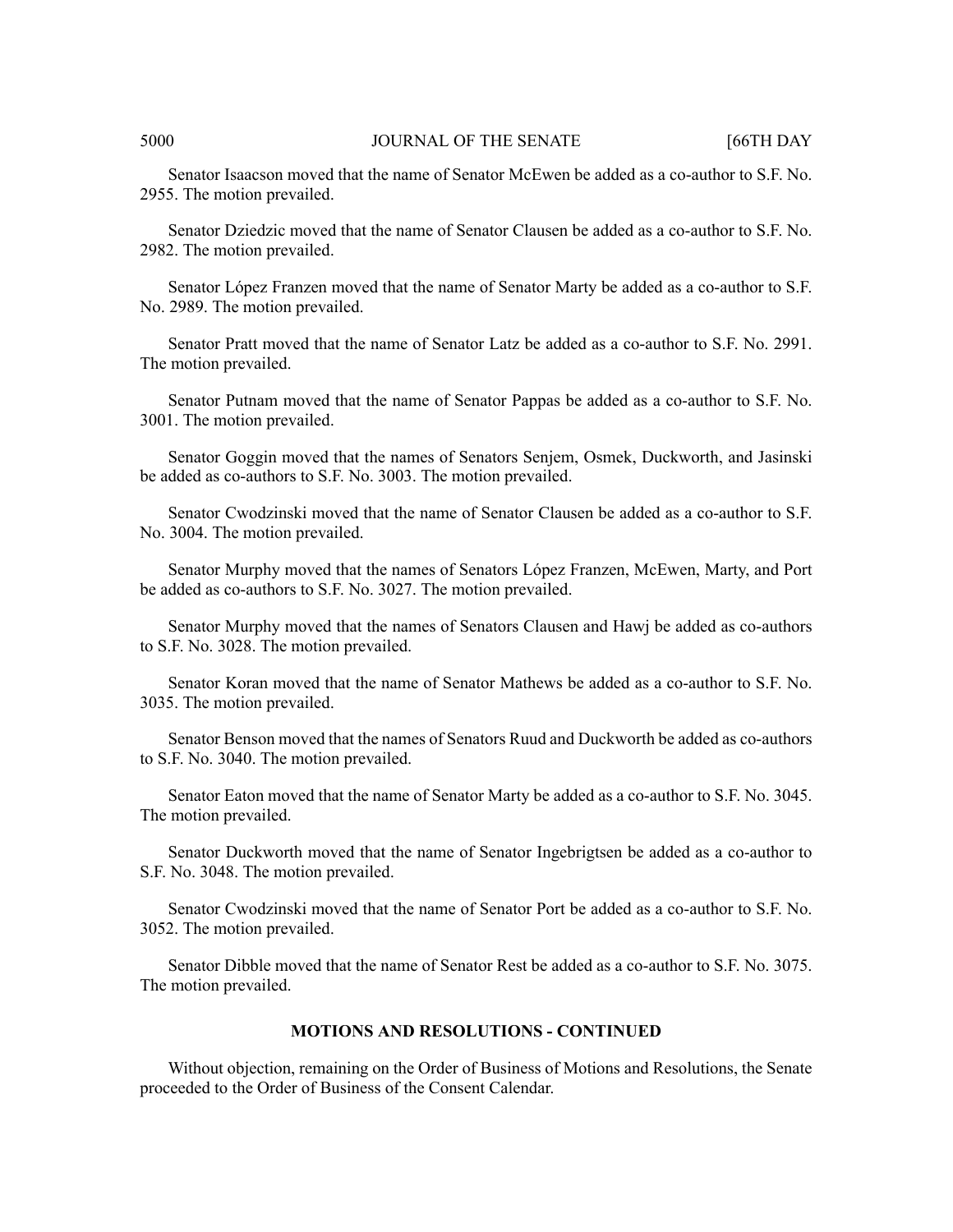# **CONSENT CALENDAR**

**S.F. No. 2774:** A bill for an act relating to human services; reorganizing provisions governing disability waiver rate setting; requiring a report; amending Minnesota Statutes 2020, section 256B.4914, as amended.

S.F. No. 2774 was read the third time and placed on its final passage.

The question was taken on the passage of the bill.

The roll was called, and there were yeas 65 and nays 0, as follows:

Those who voted in the affirmative were:

| Abeler      | Draheim   | Howe            | Limmer        | Pratt      |
|-------------|-----------|-----------------|---------------|------------|
| Anderson    | Duckworth | Ingebrigtsen    | López Franzen | Putnam     |
| Bakk        | Dziedzic  | Isaacson        | Marty         | Rarick     |
| Benson      | Eaton     | Jasinski        | Mathews       | Rest       |
| Bigham      | Eichorn   | Johnson         | McEwen        | Rosen      |
| Carlson     | Eken      | Johnson Stewart | Miller        | Ruud       |
| Chamberlain | Fateh     | Kent            | Murphy        | Senjem     |
| Champion    | Frentz    | Kiffmeyer       | Nelson        | Tomassoni  |
| Clausen     | Gazelka   | Klein           | Newman        | Torres Ray |
| Coleman     | Goggin    | Koran           | Newton        | Utke       |
| Cwodzinski  | Hawj      | Kunesh          | Osmek         | Weber      |
| Dahms       | Hoffman   | Lang            | Pappas        | Wiger      |
| Dornink     | Housley   | Latz            | Port          | Wiklund    |
|             |           |                 |               |            |

Pursuant to Rule 40, Senator Johnson cast the affirmative vote on behalf of the following Senators: Bakk, Ingebrigtsen, Jasinski, and Tomassoni.

Pursuant to Rule 40, Senator Hawj cast the affirmative vote on behalf of the following Senators: Carlson, Eaton, Eken, and Port.

So the bill passed and its title was agreed to.

# **MOTIONS AND RESOLUTIONS - CONTINUED**

### **SPECIAL ORDERS**

Pursuant to Rule 26, Senator Miller, Chair of the Committee on Rules and Administration, designated the following bills a Special Orders Calendar to be heard immediately:

S.F. Nos. 2848 and 2677.

### **SPECIAL ORDER**

**S.F. No. 2848:** A bill for an act relating to public safety; appropriating money to promote importance of and recruit peace officers and to provide pathway to police reimbursement grants.

Senator Marty moved to amend S.F. No. 2848 as follows:

Page 1, delete section 1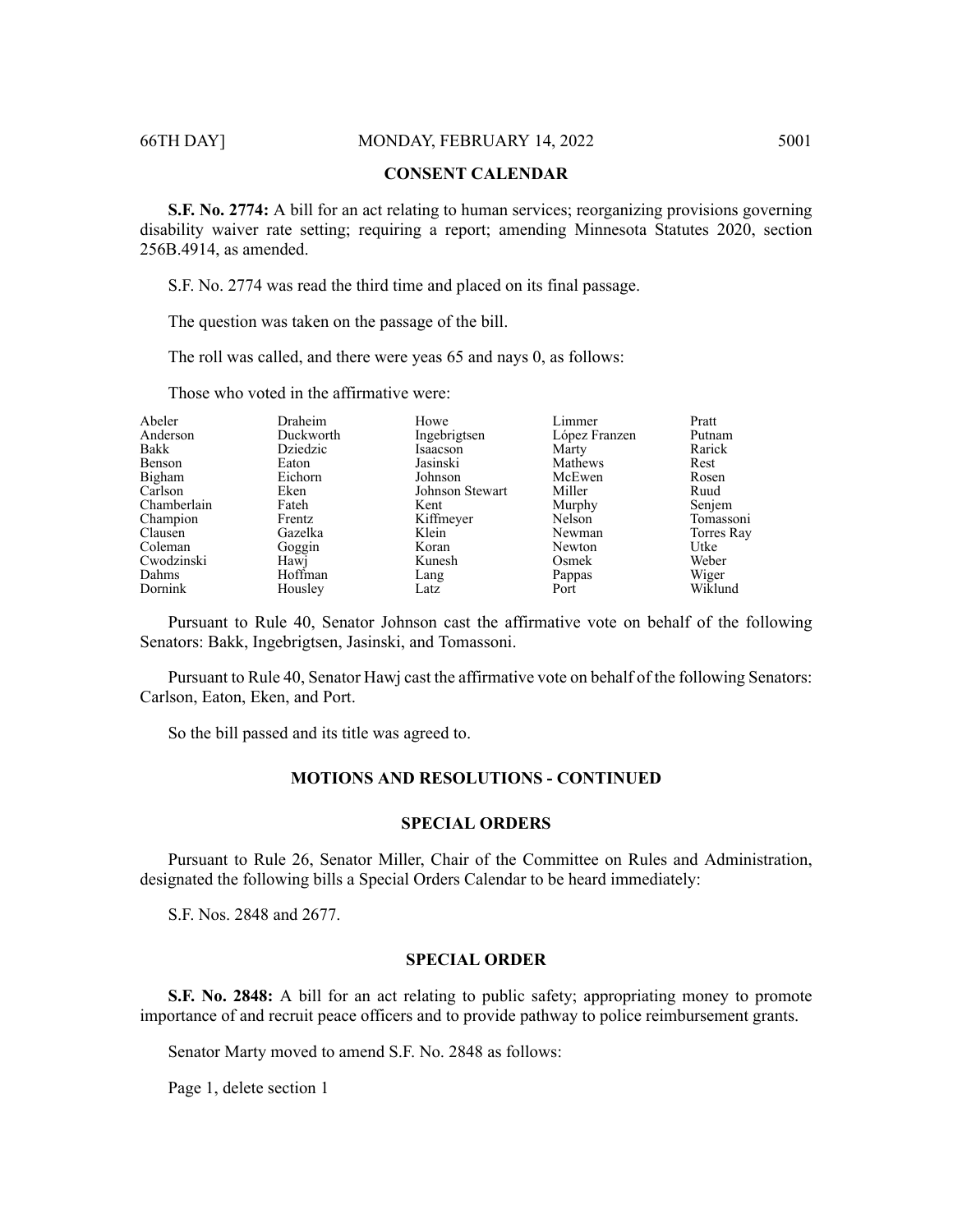Page 1, line 19, delete "\$1,000,000" and insert "\$2,000,000"

Renumber the sections in sequence and correct the internal references

Amend the title accordingly

The question was taken on the adoption of the amendment.

The roll was called, and there were yeas 24 and nays 42, as follows:

Those who voted in the affirmative were:

| Carlson    | Eaton           | Klein         | McEwen | Putnam  |
|------------|-----------------|---------------|--------|---------|
| Champion   | Hawi            | Kunesh        | Murphy | Rest    |
| Clausen    | <b>Isaacson</b> | Latz          | Newton | Wiger   |
| Cwodzinski | Johnson Stewart | López Franzen | Pappas | Wiklund |
| Dziedzic   | Kent            | Martv         | Port   |         |

Pursuant to Rule 40, Senator Hawj cast the affirmative vote on behalf of the following Senators: Carlson, Eaton, and Port.

Those who voted in the negative were:

| Abeler      | Draheim   | Housley      | Mathews | Senjem     |
|-------------|-----------|--------------|---------|------------|
| Anderson    | Duckworth | Howe         | Miller  | Tomassoni  |
| Bakk        | Eichorn   | Ingebrigtsen | Nelson  | Torres Ray |
| Benson      | Eken      | Jasinski     | Newman  | Utke       |
| Bigham      | Fateh     | Johnson      | Osmek   | Weber      |
| Chamberlain | Frentz    | Kiffmeyer    | Pratt   | Westrom    |
| Coleman     | Gazelka   | Koran        | Rarick  |            |
| Dahms       | Goggin    | Lang         | Rosen   |            |
| Dornink     | Hoffman   | Limmer       | Ruud    |            |

Pursuant to Rule 40, Senator Johnson cast the negative vote on behalf of the following Senators: Bakk, Ingebrigtsen, Jasinski, and Tomassoni.

Pursuant to Rule 40, Senator Hawj cast the negative vote on behalf of the following Senator: Eken.

The motion did not prevail. So the amendment was not adopted.

S.F. No. 2848 was read the third time and placed on its final passage.

The question was taken on the passage of the bill.

The roll was called, and there were yeas 51 and nays 15, as follows:

Those who voted in the affirmative were:

| Abeler      | Cwodzinski   | Goggin          | Kiffmeyer     | Newman |
|-------------|--------------|-----------------|---------------|--------|
| Anderson    | <b>Dahms</b> | Hoffman         | Klein         | Newton |
| Bakk        | Dornink      | Housley         | Koran         | Osmek  |
| Benson      | Draheim      | Howe            | Lang          | Pratt  |
| Bigham      | Duckworth    | Ingebrigtsen    | Limmer        | Putnam |
| Carlson     | Eichorn      | Isaacson        | López Franzen | Rarick |
| Chamberlain | Eken         | Jasinski        | Mathews       | Rest   |
| Clausen     | Frentz       | Johnson         | Miller        | Rosen  |
| Coleman     | Gazelka      | Johnson Stewart | Nelson        | Ruud   |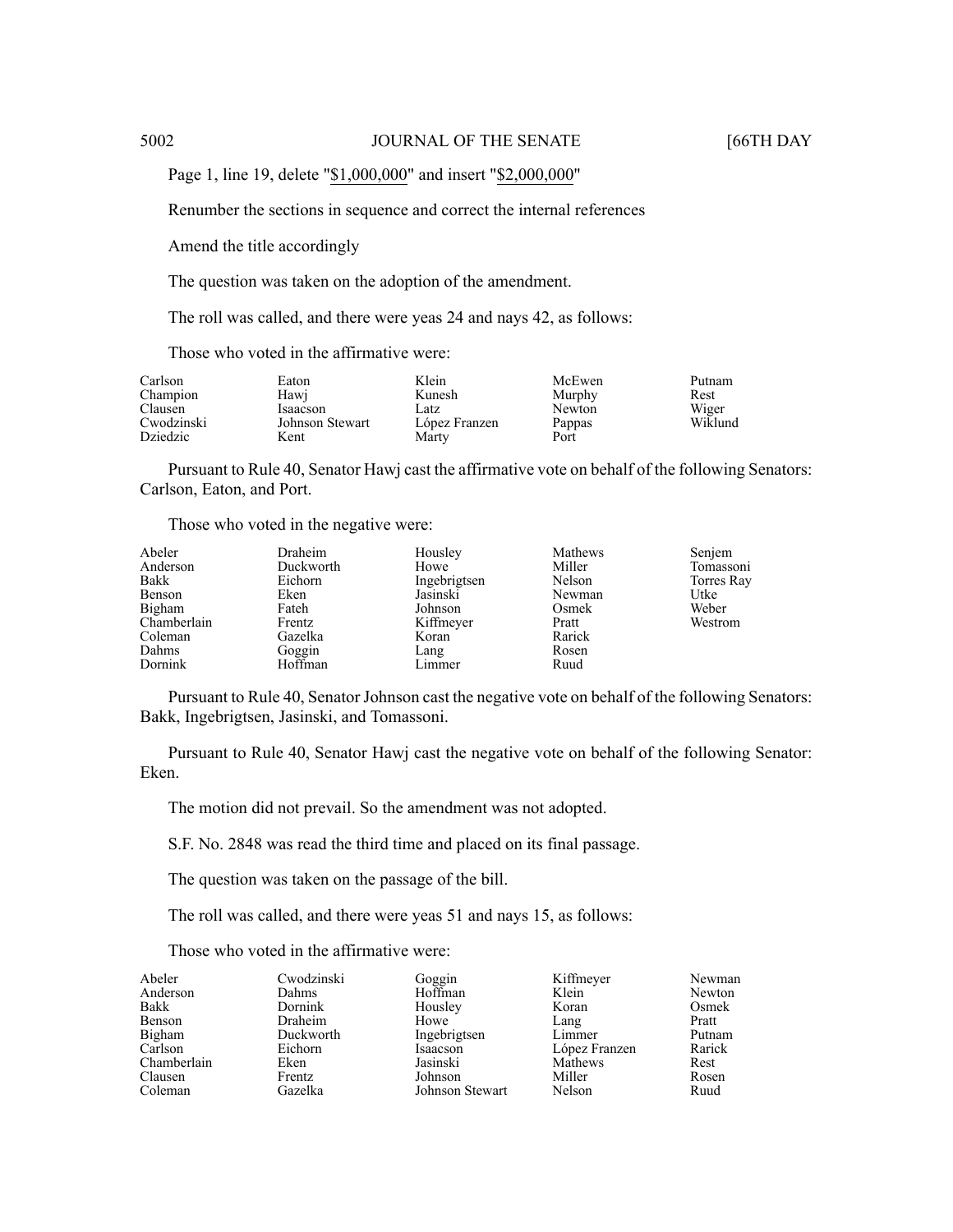Senjem Tomassoni Utke Weber Westrom Wiger

Pursuant to Rule 40, Senator Johnson cast the affirmative vote on behalf of the following Senators: Bakk, Ingebrigtsen, Jasinski, Nelson, and Tomassoni..

Pursuant to Rule 40, Senator Hawj cast the affirmative vote on behalf of the following Senators: Carlson and Eken.

Those who voted in the negative were:

| Champion | Fateh | Kunesh | McEwen | Port       |
|----------|-------|--------|--------|------------|
| Dziedzic | Hawj  | Latz   | Murphy | Torres Rav |
| Eaton    | Kent  | Marty  | Pappas | Wiklund    |

Pursuant to Rule 40, Senator Hawj cast the negative vote on behalf of the following Senators: Eaton and Port.

So the bill passed and its title was agreed to.

### **SPECIAL ORDER**

**S.F. No. 2677:** A bill for an act relating to unemployment insurance; repaying unemployment insurance trust fund loans; replenishing the unemployment insurance trust fund; freezing the base tax rate for employers; eliminating the additional assessment for calendar years 2022 and 2023; establishing a zero percent special assessment rate for calendar year 2022; eliminating a revenue replacement transfer; appropriating money; repealing Laws 2021, First Special Session chapter 12, article 5, section 3.

Senator Murphy moved to amend S.F. No. 2677 as follows:

Page 2, after line 12, insert:

# "Sec. 3. **FRONTLINE WORKER PAYMENTS; PUBLIC PURPOSE.**

This act is intended to provide payments to frontline workers whose work put them at risk of contracting COVID-19 during the peacetime emergency declared by the governor in Executive Order 20-01. The legislature finds that payments under this section specifically, and under the premium pay provisions of the American Rescue Plan Act of 2021 generally, have a public purpose and benefit the people of Minnesota by:

(1) responding to the extraordinary circumstances of the COVID-19 pandemic which resulted in the peacetime emergency; and

(2) compensating workers for working in conditions that, in many cases, exceeded what was originally contemplated in their employment agreement to ensure our state was able to continue functioning during the pandemic.

# Sec. 4. **FRONTLINE WORKER PAYMENTS.**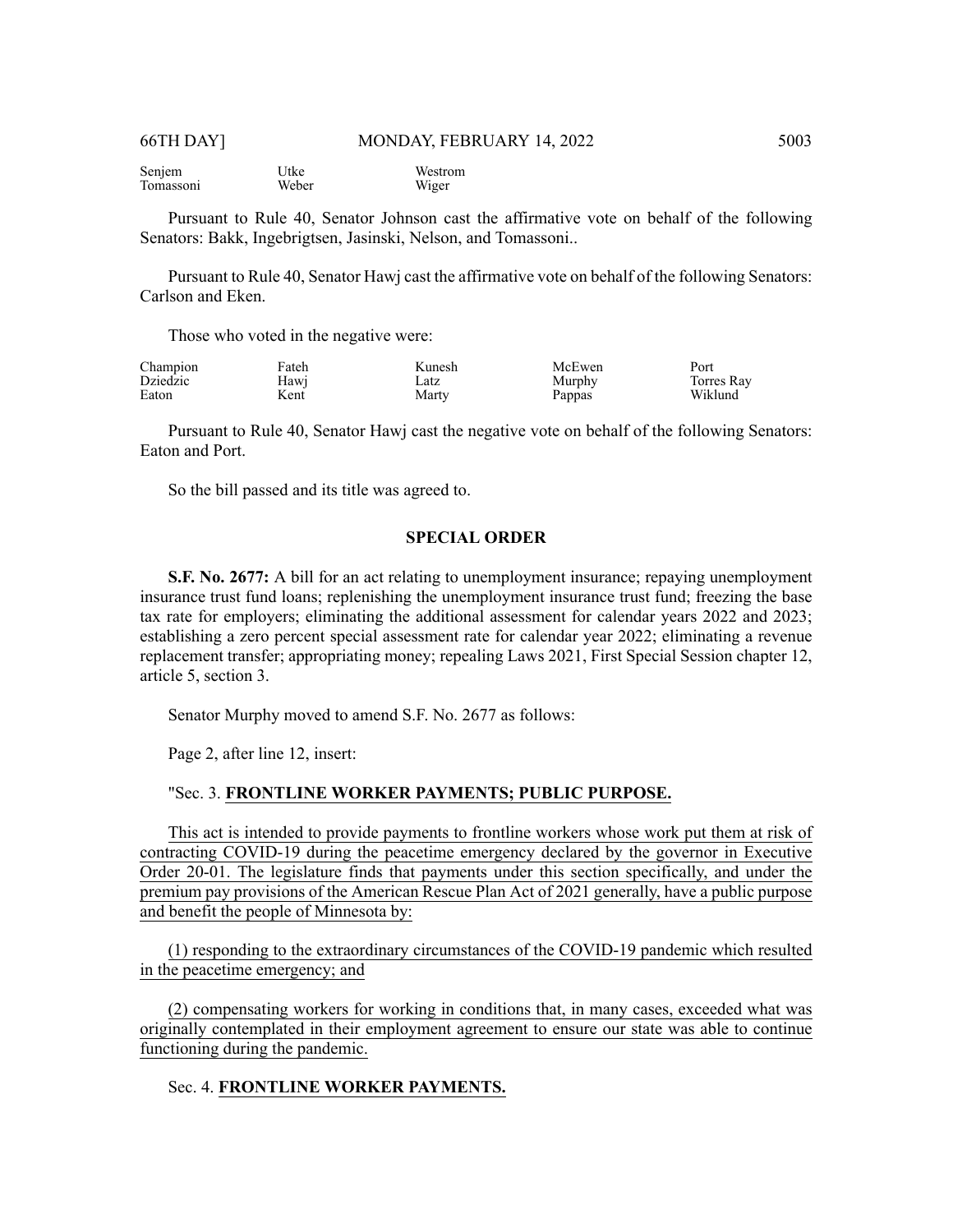Subdivision 1. **Program established; payments authorized.** To the extent feasible, the commissioner of revenue, in coordination with the commissioners of labor and industry and employment and economic development, must make payments to eligible frontline workers as provided in this section.

Subd. 2. **Frontline sector defined.** "Frontline sector" means the following sectors:

(1) long-term care and home care;

(2) health care, excluding physicians;

(3) emergency responders;

(4) public health, social service, and regulatory service;

(5) courts and corrections;

(6) child care;

(7) public schools, including charter schools, state schools, and higher education;

(8) food service, including production, processing, preparation, sale, and delivery;

(9) retail, including sales, fulfillment, distribution, and delivery;

(10) temporary shelters and hotels;

(11) building services, including maintenance, janitorial, and security;

(12) public transit;

(13) ground and air transportation services;

(14) manufacturing; and

(15) vocational rehabilitation.

Subd. 3. **Eligible frontline workers.** (a) An individual is eligible to receive a payment under this section if the individual:

(1) was employed for at least 120 hours in Minnesota in one or more frontline sectors during the time period beginning March 15, 2020, and ending June 30, 2021; and

(2) for the hours worked under clause (1), was not able to telework due to the nature of the individual's work and worked in close proximity to individuals outside of the individual's household;

(3) meets the income requirement in paragraph (b); and

(4) did not collect unemployment insurance benefits for more than 20 weeks on a cumulative basis during the time period beginning March 15, 2020, and ending June 30, 2021.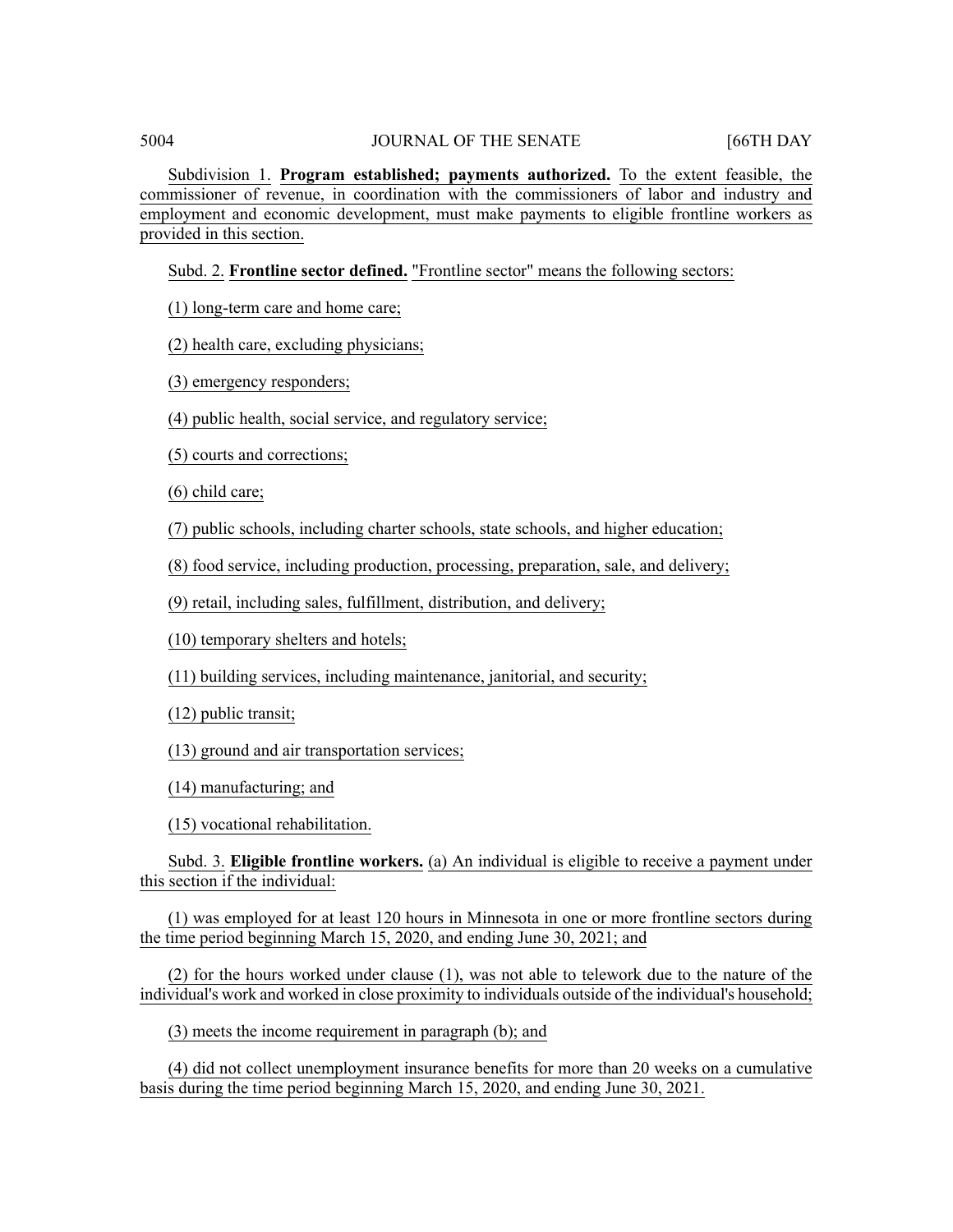(b) To qualify for a payment, an individual's adjusted gross income, as defined in section 62 of the Internal Revenue Code, must be less than the following amounts for at least one of the taxable years beginning after December 31, 2019, and before January 1, 2022:

(1) for an individual who was employed in an occupation with direct COVID-19 patient care responsibilities, \$250,000 for a married taxpayer filing a joint return and \$150,000 for all other filers; or

(2) for all other individuals, \$185,000 for a married taxpayer filing a joint return and \$85,000 for all other filers.

Subd. 4. **Application; verification of eligibility.** (a) To qualify for a payment under this section, an individual must apply to the commissioner of labor and industry in the form and manner specified by the commissioner. As part of the application, an individual must certify to the commissioner of labor and industry that the individual meets the eligibility requirements in subdivision 3.

(b) Assoon as practicable after final enactment of this act, the commissioner of labor and industry must establish a process for accepting applications for payments under this section and begin accepting applications. The commissioner must not accept an application submitted more than 45 days after opening the application period.

(c) The commissioner of labor and industry must assist applicants in submitting an application under this section, including but not limited to:

(1) establishing a multilingual temporary help line for applicants; and

(2) offering multilingual applications and multilingual instructions.

(d) To the extent possible, the commissioners of revenue, employment and economic development, and labor and industry must verify applicant eligibility for a payment under this section. If the commissioners lack the information to verify an applicant's eligibility in a timely fashion, the commissioner of labor and industry must accept the applicant's self-certification of eligibility in the absence of contrary information.

(e) An applicant for a payment under this section may appeal a denial of eligibility under this subdivision to the commissioner of labor and industry within 15 days of notice of denial. The commissioner of labor and industry's decision on an appeal is final.

(f) The commissioner of labor and industry may contract with a third party to implement part or all of the application process and assistance required under this subdivision.

Subd. 5. **Eligibility; payments.** (a) After the deadline for applications under subdivision 4 has elapsed, the commissioner of revenue must determine the payment amount based on available appropriations and the number of applications received from eligible frontline workers. The payment amount must be the same for each eligible frontline worker, and must not exceed \$1,500.

(b) As soon as practicable, the commissioner of revenue must make payments of the amount determined under paragraph (a) to all eligible frontline workers who applied in accordance with subdivision 4.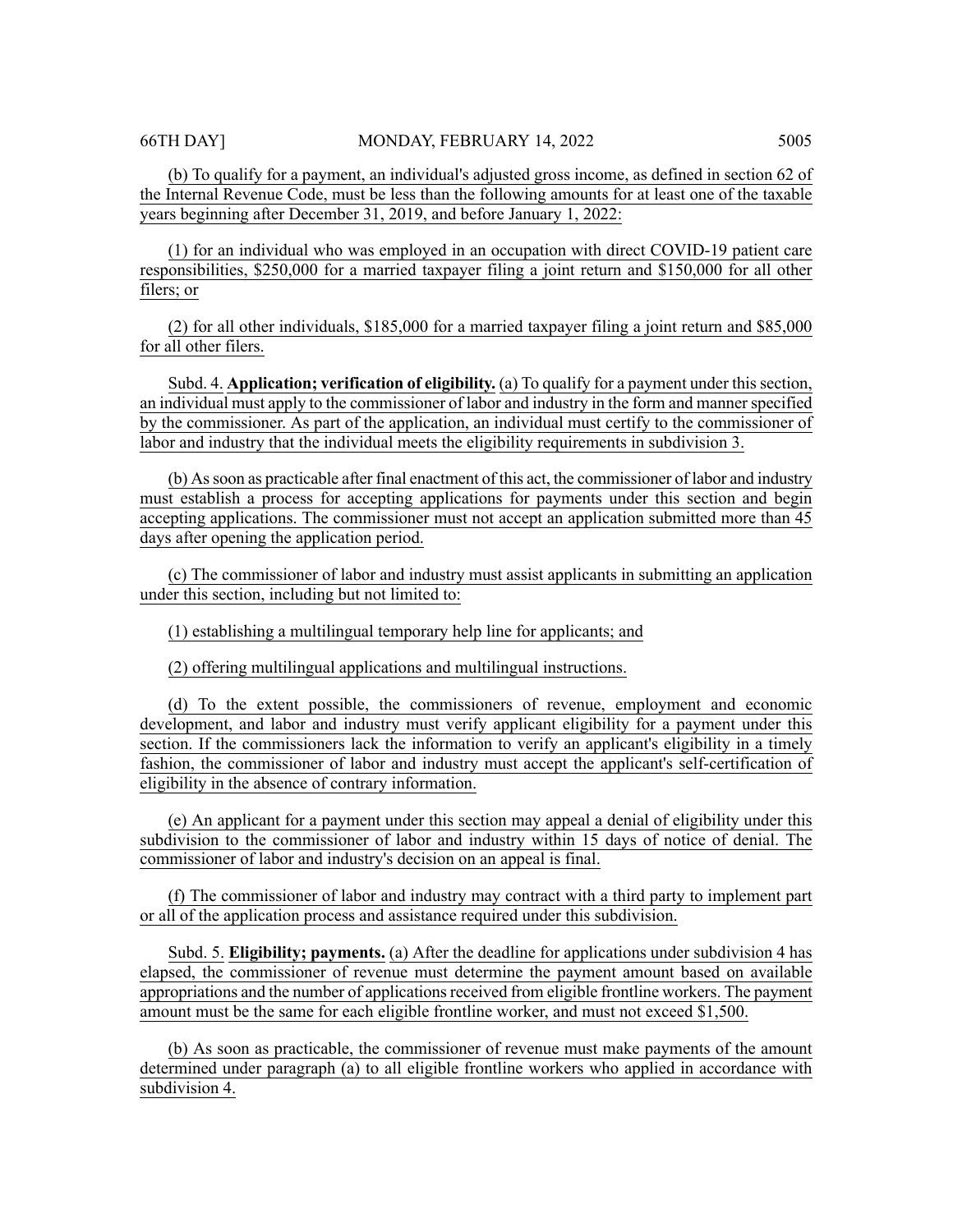(c) If the full appropriation for payments is not expended after the initial round of payments under paragraphs (a) and (b), the commissioner of labor and industry must reopen the application period and allow eligible frontline workers who have not received a payment to apply for a payment. The commissioner of revenue must make payments of \$1,500 for all eligible frontline workers who apply under this paragraph, until the full appropriation is expended.

(d) The commissioner of revenue may contract with a third party to implement part or all of the payment process required under this subdivision.

Subd. 6. **Data practices.** (a) Data collected or created by the commissioner because an individual has sought information about, applied for, been denied, or received a payment under this section are classified as private data on individuals or nonpublic data, as defined in Minnesota Statutes, section 13.02, subdivisions 9 and 12.

(b) Data classified as private data on individuals or nonpublic data, including return information, as defined in Minnesota Statutes, section 270B.01, subdivision 3, may be shared or disclosed between the commissioners of revenue, employment and economic development, and labor and industry, and any third-party vendor contracted with under subdivision 4, to the extent necessary to verify eligibility and administer payments under this section.

Subd. 7. **Notice requirement.** (a) No later than 15 days after the application period is opened under subdivision 4, employers in a frontline sector must provide notice, in a form approved by the commissioner of labor and industry, advising all workers who may be eligible for payments under thissection of the assistance potentially available to them and how to apply for benefits. An employer must provide notice using the same means the employer uses to provide other work-related notices to employees.

(b) Notice provided under paragraph (a) must be at least as conspicuous as:

(1) posting a copy of the notice at each work site where workers work and where the notice may be readily observed and reviewed by all workers working at the site; or

(2) providing a paper or electronic copy of the notice to all workers.

(c) The commissioner of labor and industry may exercise the commissioner of labor and industry's authority under Minnesota Statutes, section 177.27, subdivision 7, to enforce the notice requirement in this subdivision.

Subd. 8. **Payments not to be considered income.** (a) For the purposes of this subdivision, "subtraction" has the meaning given in Minnesota Statutes, section 290.0132, subdivision 1, and the rules in that subdivision apply for this subdivision.

(b) The amount of frontline worker payments received under this section is a subtraction.

(c) Frontline worker payments under this section are excluded from income, as defined in Minnesota Statutes, sections 290.0674, subdivision 2a, and 290A.03, subdivision 3, paragraph (b).

(d) Notwithstanding any law to the contrary, payments under this section must not be considered income for purposes of determining eligibility or recertifying eligibility for: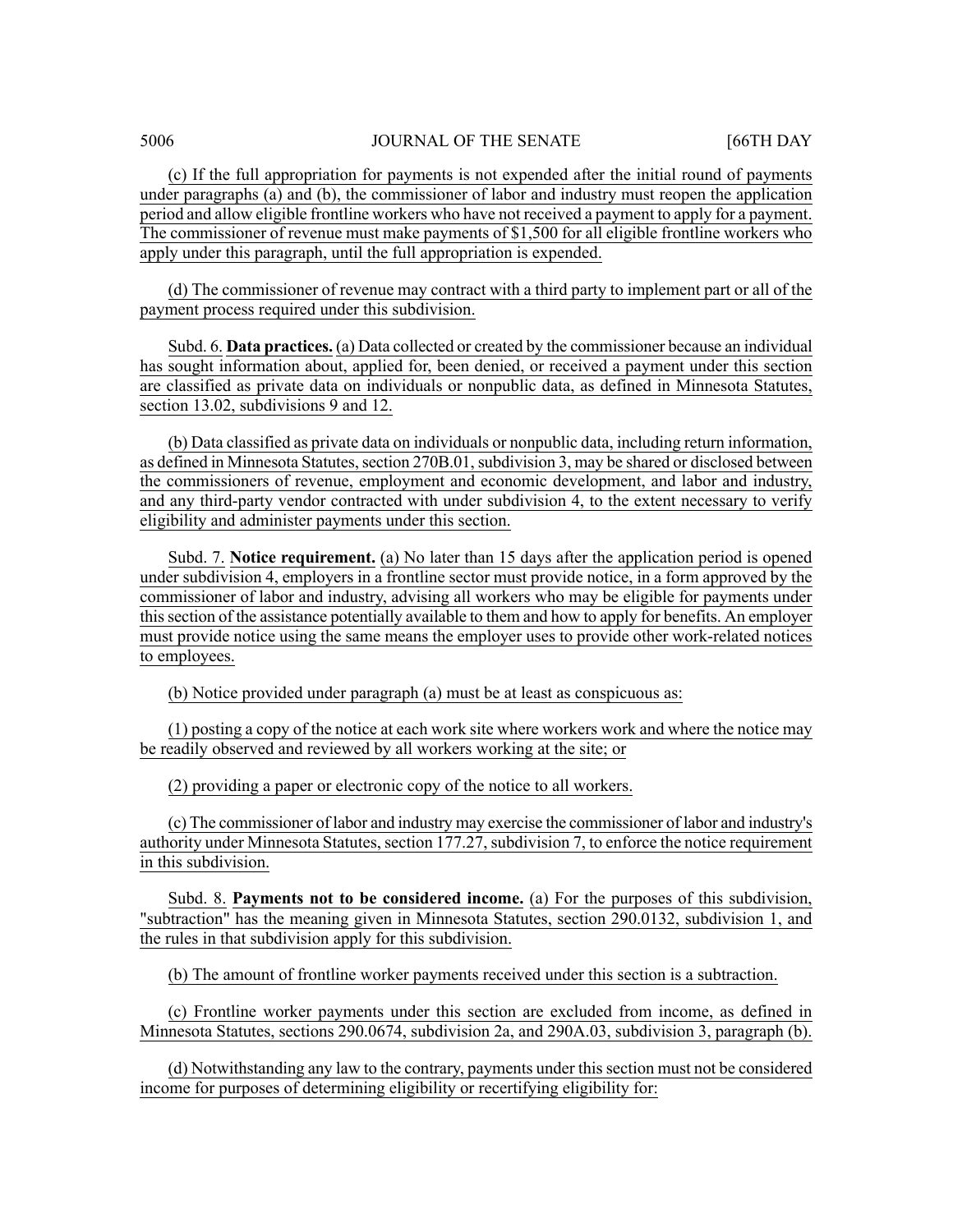(1) child care assistance programs under Minnesota Statutes, chapter 119B;

(2) medical assistance under Minnesota Statutes, chapter 256B;

(3) general assistance, Minnesota supplemental aid, and food support under Minnesota Statutes, chapter 256D;

(4) housing support under Minnesota Statutes, chapter 256I;

(5) Minnesota family investment program and diversionary work program under Minnesota Statutes, chapter 256J; and

(6) MinnesotaCare under Minnesota Statutes, chapter 256L.

Subd. 9. **Report.** No later than 45 days following the end of the application period under subdivision 4, the commissioners of revenue and labor and industry shall report to the legislative committees with jurisdiction over economic development policy and finance about the program established under this section. The report must include:

(1) the number of eligible frontline workers who applied, including the number in each sector and county, and the payment each worker received;

(2) if the initial payment to frontline workers under subdivision 5 was less than \$1,500, the additional appropriation needed to provide an additional payment equal to the difference between \$1,500 and the payment amount under subdivision 5; and

(3) the number of applications that were denied and the reasons for denial.

Subd. 10. **Procurement.** The commissioners of labor and industry and revenue are exempt from the requirements of Minnesota Statutes, chapters 16A, 16B, 16C, and 16E, and any other state procurement laws and procedures in administering the program under this section.

Subd. 11. **Appropriations.** (a) \$1,000,000,000 in fiscal year 2022 is appropriated from the general fund to the commissioner of revenue for payments under this section. This is a onetime appropriation.

(b) \$....... in fiscal year 2022 is appropriated from the general fund to the commissioner of revenue to administer the program under this section.

(c) \$....... in fiscal year 2022 is appropriated from the general fund to the commissioner of labor and industry to administer the program under this section and engage in multilingual outreach and public education about the availability of payments under this section.

(d) \$....... in fiscal year 2022 is appropriated from the general fund to the commissioner of labor and industry for a grant to ....... to promote the availability of payments under this section to frontline workers, which may include subcontracts with other community organizations with experience with frontline workers. Up to five percent of the total of any subcontracts may be used for contract administration.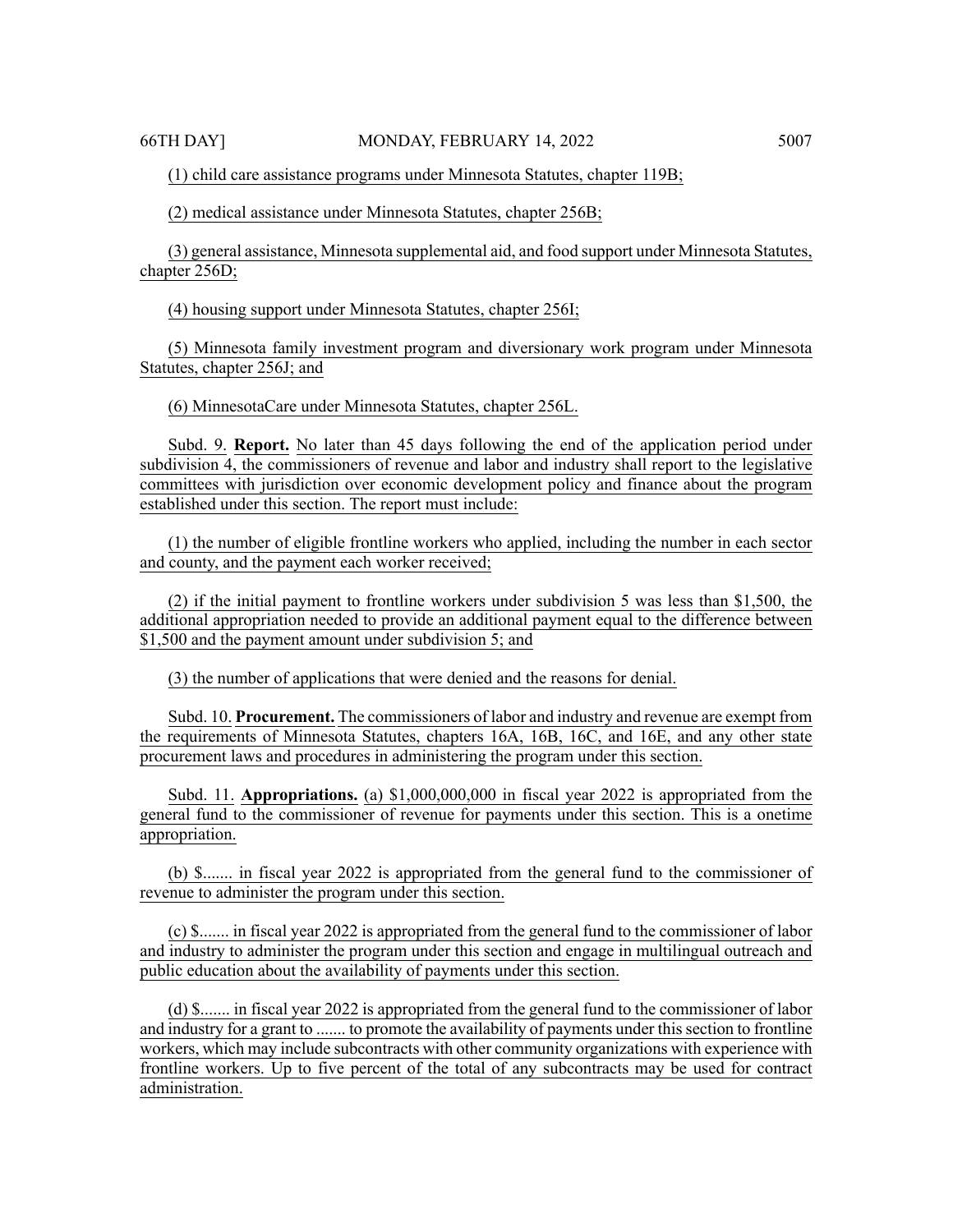# **EFFECTIVE DATE.** (a) Unless otherwise specified, this section is effective the day following final enactment.

(b) Subdivision 8, paragraphs $(a)$ ,  $(b)$ , and  $(c)$ , are effective for taxable years in which a taxpayer received a frontline worker payment. Subdivision 8, paragraph (d), is effective the day following final enactment, except for a program for which federal approval is required, changes affecting the program are effective upon federal approval."

Renumber the sections in sequence and correct the internal references

Senator Kiffmeyer questioned whether the amendment was germane.

The President ruled that the amendment was not germane.

Senator Murphy appealed the decision of the President.

The question was taken on "Shall the decision of the President be the judgment of the Senate?"

The roll was called, and there were yeas 38 and nays 28, as follows:

Those who voted in the affirmative were:

| Abeler<br>Anderson<br>Bakk<br>Benson<br>Chamberlain<br>Clausen<br>Coleman<br>Dahms | <b>Dornink</b><br>Draheim<br>Duckworth<br>Eichorn<br>Gazelka<br>Goggin<br>Housley | Ingebrigtsen<br>Jasinski<br>Johnson<br>Kiffmeyer<br>Klein<br>Koran<br>Lang<br>Limmer | Mathews<br>Miller<br>Nelson<br>Newman<br>Osmek<br>Pratt<br>Rarick | Ruud<br>Senjem<br>Tomassoni<br>Utke<br>Weber<br>Westrom |
|------------------------------------------------------------------------------------|-----------------------------------------------------------------------------------|--------------------------------------------------------------------------------------|-------------------------------------------------------------------|---------------------------------------------------------|
|                                                                                    | Howe                                                                              |                                                                                      | Rosen                                                             |                                                         |

Pursuant to Rule 40, Senator Johnson cast the affirmative vote on behalf of the following Senators: Bakk, Ingebrigtsen, Jasinski, and Tomassoni.

Those who voted in the negative were:

| Bigham     | Eken     | Johnson Stewart | McEwen | Rest       |
|------------|----------|-----------------|--------|------------|
| Carlson    | Fateh    | Kent            | Murphy | Torres Ray |
| Champion   | Frentz   | Kunesh          | Newton | Wiger      |
| Cwodzinski | Hawi     | Latz            | Pappas | Wiklund    |
| Dziedzic   | Hoffman  | López Franzen   | Port   |            |
| Eaton      | Isaacson | Marty           | Putnam |            |

Pursuant to Rule 40, Senator Hawj cast the negative vote on behalf of the following Senators: Carlson, Eaton, Eken, and Port.

So the decision of the President was sustained.

Senator McEwen moved to amend S.F. No. 2677 as follows:

Page 1, after line 8, insert:

"Section 1. Minnesota Statutes 2020, section 268.052, is amended by adding a subdivision to read: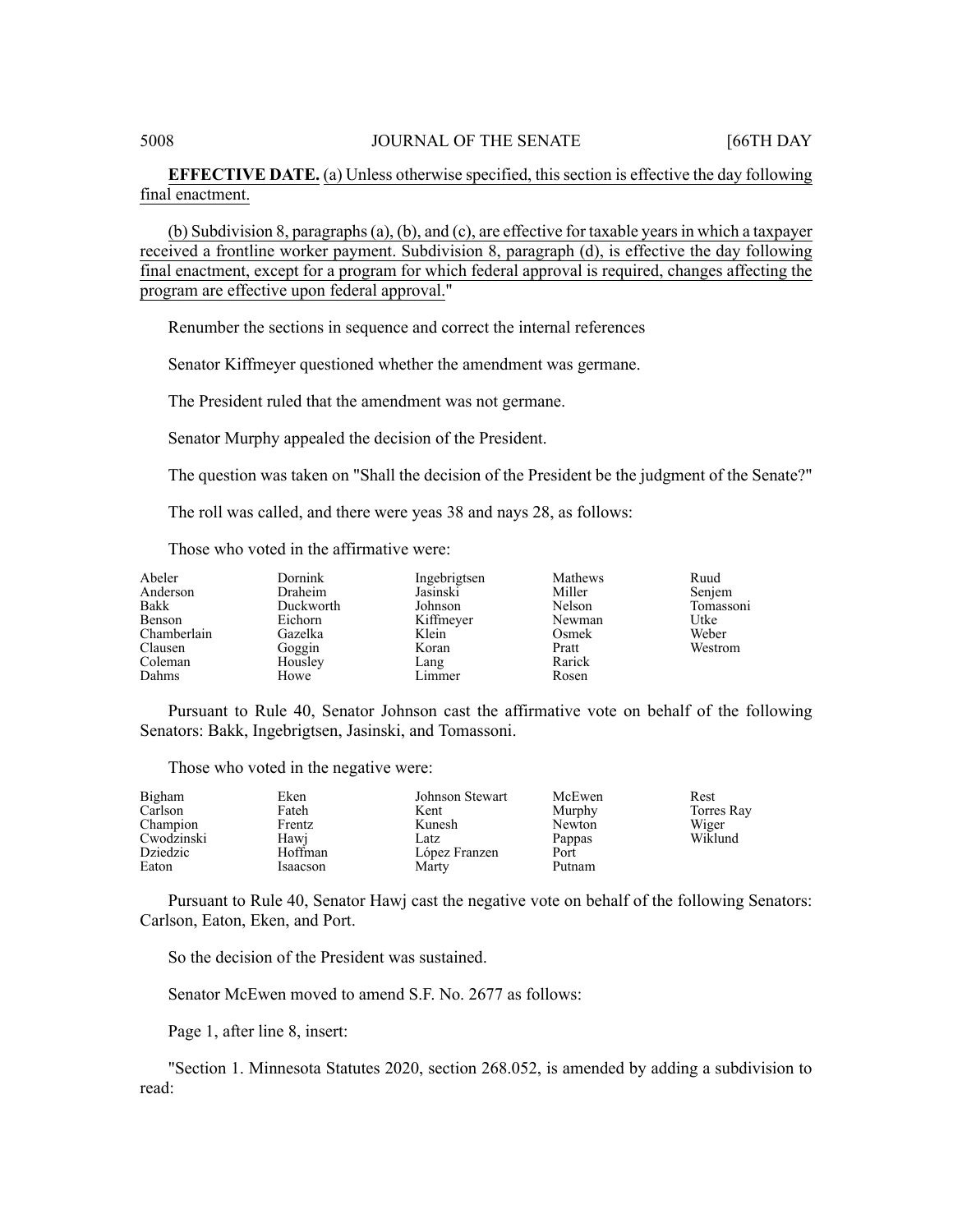Subd. 3a. **Appropriation.** The amount required to pay unemployment benefits to eligible applicants that are school employees in positions for which no license is required by the Professional Educator Licensing and Standards Board or the Board of School Administrators is appropriated annually from the general fund to the commissioner of employment and economic development in order to implement section 268.085, subdivision 7, paragraph (b), clause (2).

Sec. 2. Minnesota Statutes 2020, section 268.085, subdivision 7, is amended to read:

Subd. 7. **School employees; between terms denial.** (a) Wage credits from employment with an educational institution or institutions may not be used for unemployment benefit purposes for any week during the period between two successive academic years or terms if:

(1) the applicant had employment for an educational institution or institutions in the prior academic year or term; and

(2) there is a reasonable assurance that the applicant will have employment for an educational institution or institutions in the following academic year or term.

This paragraph applies to a vacation period or holiday recess if the applicant was employed immediately before the vacation period or holiday recess, and there is a reasonable assurance that the applicant will be employed immediately following the vacation period or holiday recess. This paragraph also applies to the period between two regular but not successive terms if there is an agreement for that schedule between the applicant and the educational institution.

This paragraph does not apply if the subsequent employment is substantially less favorable than the employment of the prior academic year or term, or the employment prior to the vacation period or holiday recess.

(b) Paragraph (a) does not apply to:

(1) an applicant who, at the end of the prior academic year or term, had an agreement for a definite period of employment between academic years or terms in other than an instructional, research, or principal administrative capacity and the educational institution or institutions failed to provide that employment.; or

(2) an applicant in a position for which no license is required by the Professional Educator Licensing and Standards Board or the Board of School Administrators.

(c) If unemployment benefits are denied to any applicant under paragraph (a) who was employed in the prior academic year or term in other than an instructional, research, or principal administrative capacity and who was not offered an opportunity to perform the employment in the following academic year or term, the applicant is entitled to retroactive unemployment benefits for each week during the period between academic years or terms that the applicant filed a timely continued request for unemployment benefits, but unemployment benefits were denied solely because of paragraph (a).

(d) This subdivision applies to employment with an educational service agency if the applicant performed the services at an educational institution or institutions. "Educational service agency"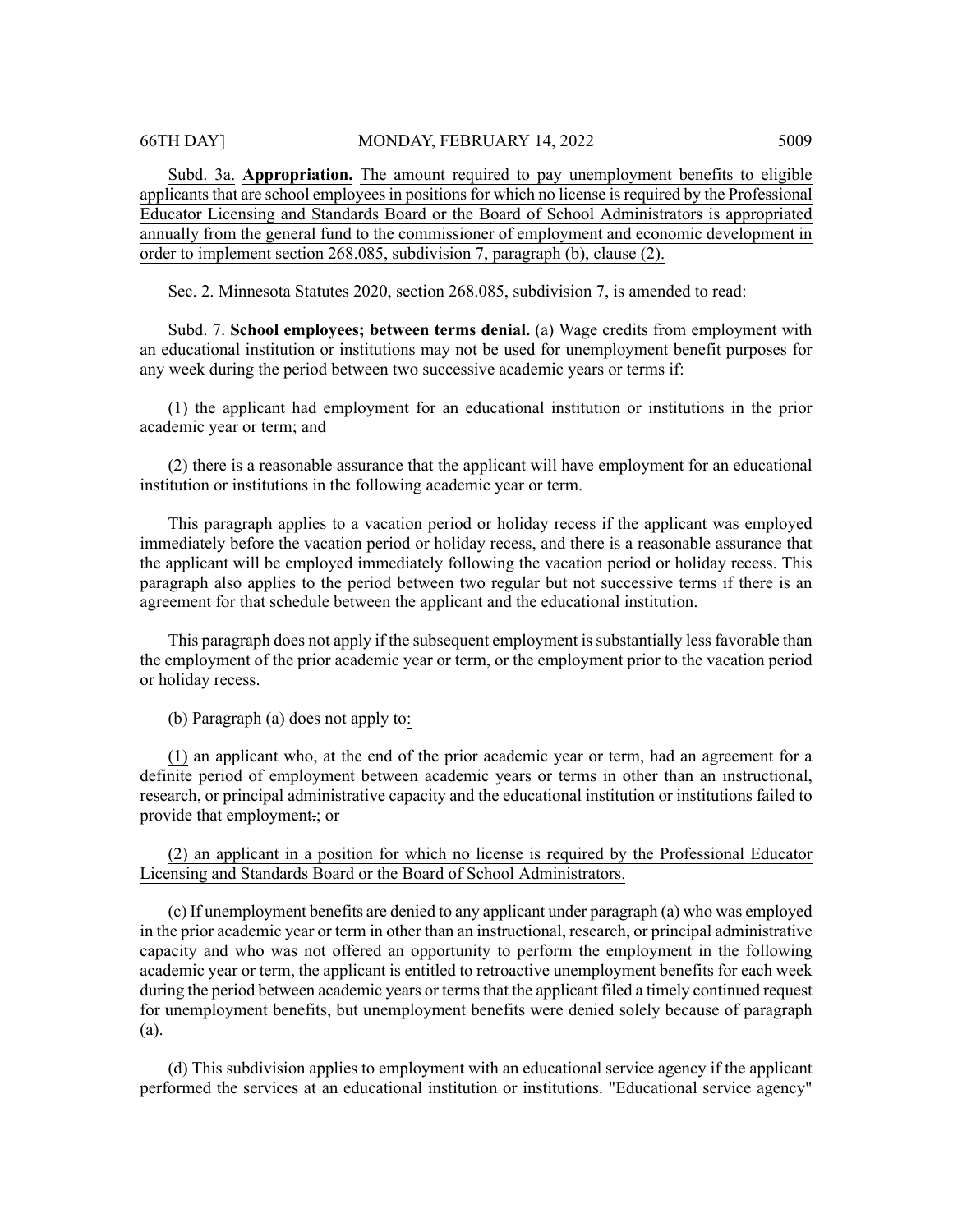#### 5010 **JOURNAL OF THE SENATE** [66TH DAY

means a governmental entity established and operated for the purpose of providing services to one or more educational institutions.

(e) Thissubdivision appliesto employment with Minnesota, a politicalsubdivision, or a nonprofit organization, if the services are provided to or on behalf of an educational institution or institutions.

(f) Paragraph (a) applies beginning the Sunday of the week that there is a reasonable assurance of employment.

(g) Employment and a reasonable assurance with multiple education institutions must be aggregated for purposes of application of this subdivision.

(h) If all of the applicant's employment with any educational institution or institutions during the prior academic year or term consisted of on-call employment, and the applicant has a reasonable assurance of any on-call employment with any educational institution or institutions for the following academic year or term, it is not considered substantially less favorable employment.

(i) A "reasonable assurance" may be written, oral, implied, or established by custom or practice.

(j) An "educational institution" is a school, college, university, or other educational entity operated by Minnesota, a political subdivision or instrumentality thereof, or a nonprofit organization.

(k) An "instructional, research, or principal administrative capacity" does not include an educational assistant."

Page 2, delete section 3 and insert:

### "Sec. 5. **REPEALER.**

(a) Laws 2021, First Special Session chapter 12, article 5, section 3, is repealed.

(b) Minnesota Statutes 2020, section 268.085, subdivision 8, is repealed.

**EFFECTIVE DATE.** This section is effective the day following final enactment."

Renumber the sections in sequence and correct the internal references

Amend the title accordingly

Senator Rarick questioned whether the amendment was germane.

The President ruled that the amendment was not germane.

Senator McEwen appealed the decision of the President.

The question was taken on "Shall the decision of the President be the judgment of the Senate?"

The roll was called, and there were yeas 36 and nays 30, as follows:

Those who voted in the affirmative were:

Abeler Anderson Bakk Benson Chamberlain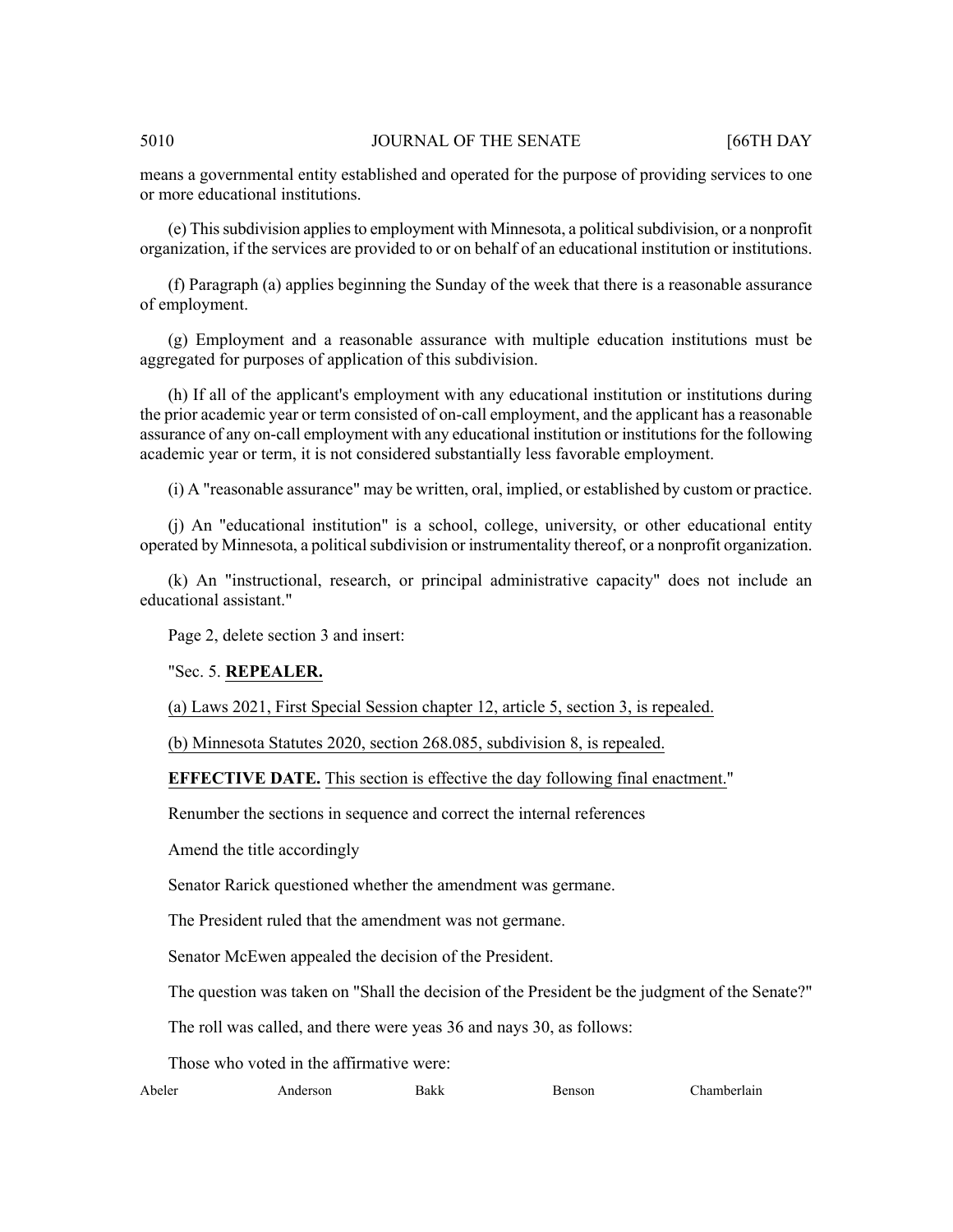#### 66TH DAY] MONDAY, FEBRUARY 14, 2022 5011

| Coleman<br>Dahms<br>Dornink<br>Draheim<br>Duckworth | Goggin<br>Housley<br>Howe<br>Ingebrigtsen<br>Jasinski | Koran<br>Lang<br>Limmer<br>Mathews<br>Miller<br>Nelson | Osmek<br>Pratt<br>Rarick<br>Rosen<br>Ruud | Utke<br>Weber<br>Westrom |
|-----------------------------------------------------|-------------------------------------------------------|--------------------------------------------------------|-------------------------------------------|--------------------------|
| Eichorn<br>Gazelka                                  | Johnson<br>Kiffmeyer                                  | Newman                                                 | Senjem<br>Tomassoni                       |                          |

Pursuant to Rule 40, Senator Johnson cast the affirmative vote on behalf of the following Senators: Bakk, Ingebrigtsen, Jasinski, and Tomassoni.

Those who voted in the negative were:

| Bigham<br>Carlson | Eaton<br>Eken | Isaacson<br>Johnson Stewart | López Franzen<br>Marty | Port<br>Putnam |
|-------------------|---------------|-----------------------------|------------------------|----------------|
| Champion          | Fateh         | Kent                        | McEwen                 | Rest           |
| Clausen           | Frentz        | Klein                       | Murphy                 | Torres Ray     |
| Cwodzinski        | Hawi          | Kunesh                      | Newton                 | Wiger          |
| Dziedzic          | Hoffman       | Latz                        | Pappas                 | Wiklund        |

Pursuant to Rule 40, Senator Hawj cast the negative vote on behalf of the following Senators: Carlson, Eaton, Eken, and Port.

So the decision of the President was sustained.

S.F. No. 2677 was read the third time and placed on its final passage.

The question was taken on the passage of the bill.

The roll was called, and there were yeas 55 and nays 11, as follows:

Those who voted in the affirmative were:

| Abeler      | Dornink   | Housley         | Lang          | Putnam    |
|-------------|-----------|-----------------|---------------|-----------|
| Anderson    | Draheim   | Howe            | Latz          | Rarick    |
| Bakk        | Duckworth | Ingebrigtsen    | Limmer        | Rest      |
| Benson      | Eaton     | Isaacson        | López Franzen | Rosen     |
| Bigham      | Eichorn   | Jasinski        | Mathews       | Ruud      |
| Carlson     | Eken      | Johnson         | Miller        | Senjem    |
| Chamberlain | Frentz    | Johnson Stewart | Nelson        | Tomassoni |
| Clausen     | Gazelka   | Kent            | Newman        | Utke      |
| Coleman     | Goggin    | Kiffmeyer       | Newton        | Weber     |
| Cwodzinski  | Hawj      | Klein           | Osmek         | Westrom   |
| Dahms       | Hoffman   | Koran           | Pratt         | Wiger     |

Pursuant to Rule 40, Senator Johnson cast the affirmative vote on behalf of the following Senators: Bakk, Ingebrigtsen, Jasinski, and Tomassoni.

Pursuant to Rule 40, Senator Hawj cast the affirmative vote on behalf of the following Senators: Carlson, Eaton, Eken, and Isaacson.

Those who voted in the negative were:

| Champion        | Kunesh | Murphy | Torres Ray |
|-----------------|--------|--------|------------|
| <b>Dziedzic</b> | Marty  | Pappas | Wiklund    |
| Fateh           | McEwen | Port   |            |

Pursuant to Rule 40, Senator Hawj cast the negative vote on behalf of the following Senator: Port.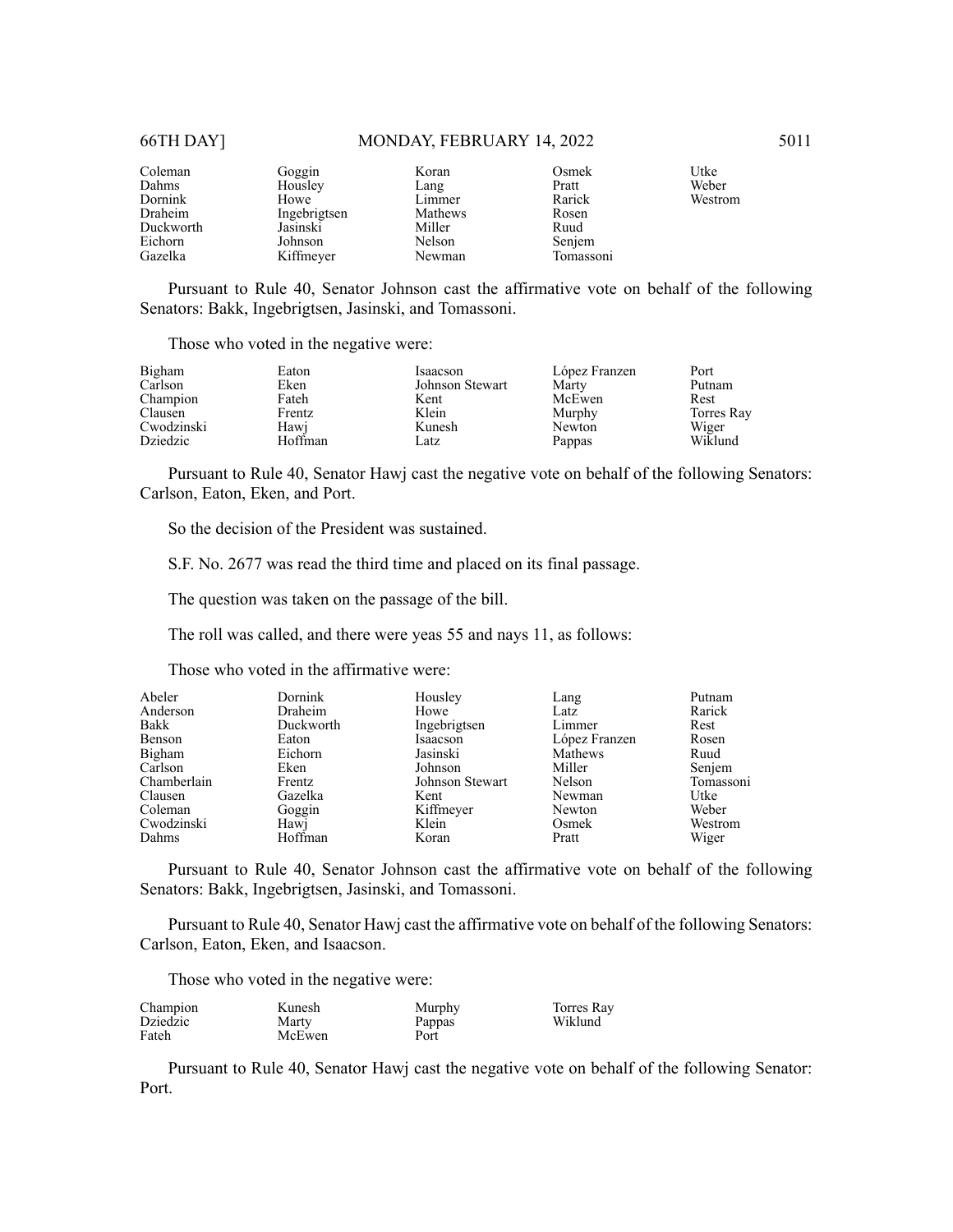So the bill passed and its title was agreed to.

# **MEMBERS EXCUSED**

Senator Dibble was excused from the Session of today. Senator Westrom was excused from the Session of today from 11:00 to 11:15 a.m.

# **ADJOURNMENT**

Senator Miller moved that the Senate do now adjourn until 11:00 a.m., Thursday, February 17, 2022. The motion prevailed.

Cal R. Ludeman, Secretary of the Senate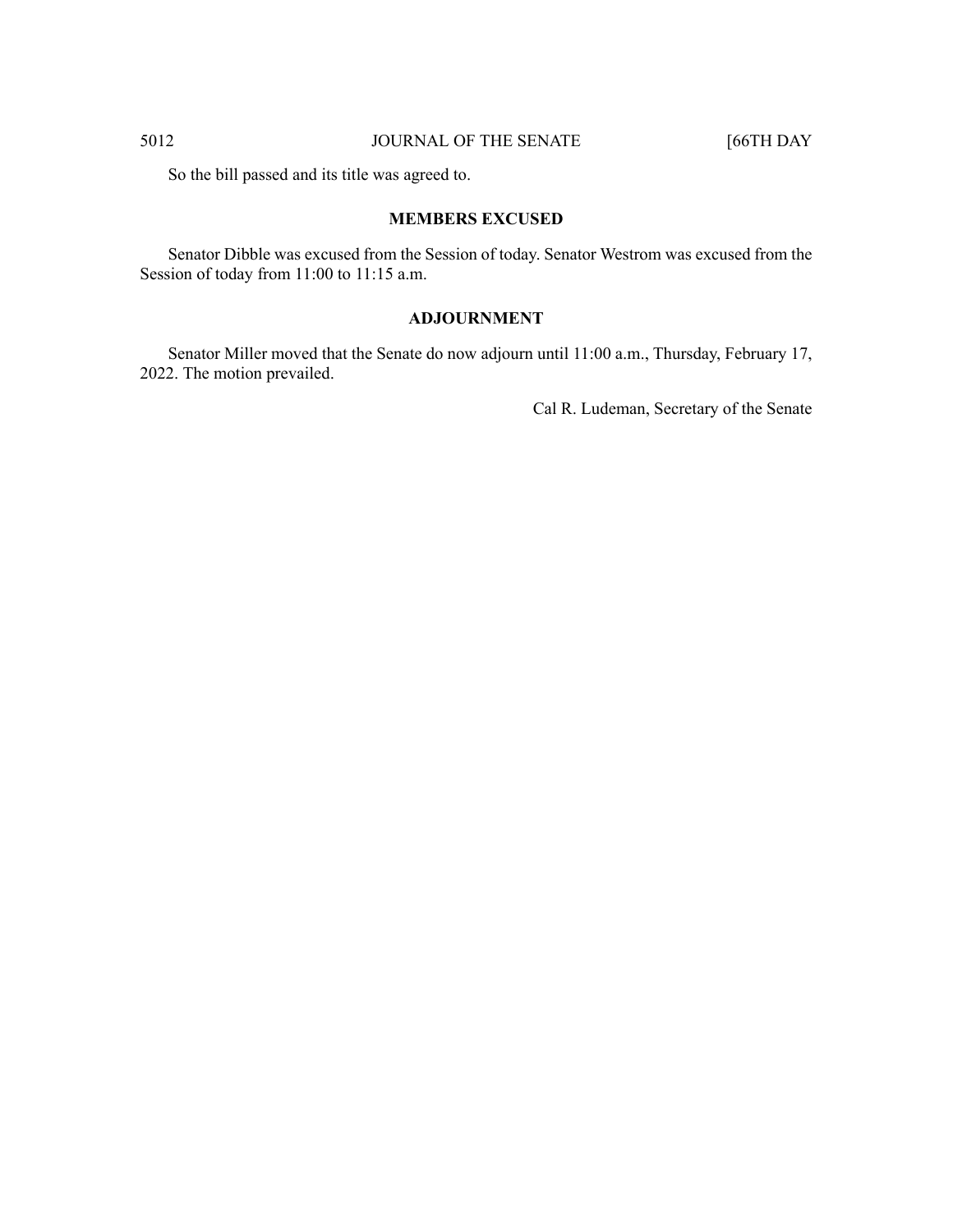# **INDEX TO DAILY JOURNAL**

# **Monday, February 14, 2022**

# **EXECUTIVE AND OFFICIAL COMMUNICATIONS**

Pages 4979 to 4980

# **REPORTS OF COMMITTEES**

| Page | H.F. Nos.                                                          | Page |
|------|--------------------------------------------------------------------|------|
|      |                                                                    |      |
|      |                                                                    |      |
|      |                                                                    |      |
|      |                                                                    |      |
|      | S.F. Nos.<br>$2676$ 4982<br>28444985<br>$2853$ 4980<br>$2875$ 4984 |      |

#### **SECOND READINGS**

| S.F. Nos. | Page | H.F. Nos. | Page |
|-----------|------|-----------|------|
|           |      |           |      |

# **INTRODUCTION AND FIRST READING OF SENATE BILLS**

S.F Nos. 3082 to 3156 . . . . . . . . . . . . . . . . . Pages 4985 to 4998

### **MOTIONS AND RESOLUTIONS**

. . . . . . . . . . . . 4999